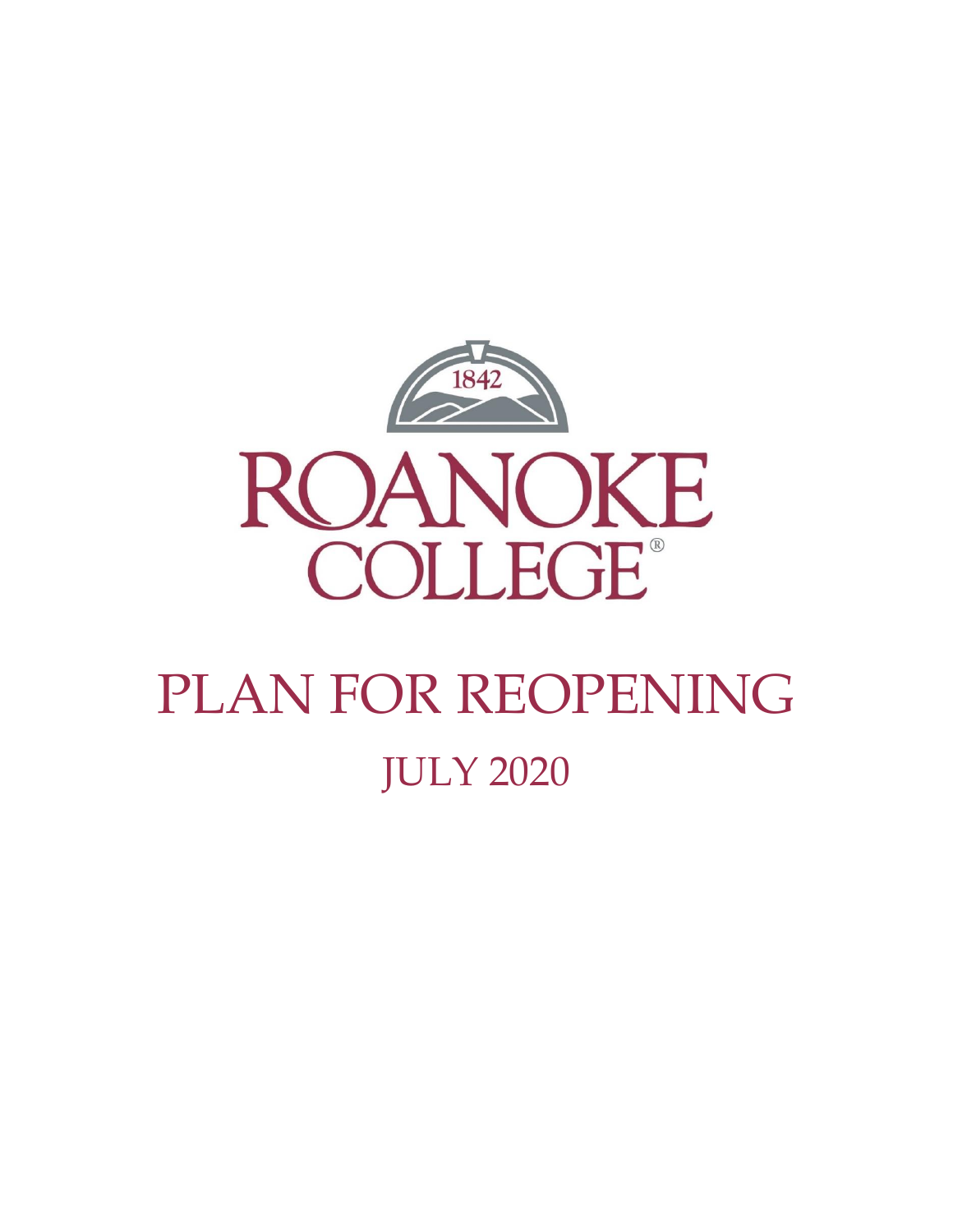# Roanoke College Plan for Reopening Fall 2020

# Table of Contents

| 1) |                                                             |
|----|-------------------------------------------------------------|
| 2) | Contact Information and Procedures for Reaching the Local   |
|    |                                                             |
| 3) |                                                             |
|    | a)                                                          |
|    |                                                             |
| 4) | Education/Training of Students in Prevention of COVID-19 11 |
| 5) |                                                             |
|    | a)                                                          |
|    |                                                             |
|    | $\mathbf{c})$                                               |
|    | $\rm d$                                                     |
|    | e)                                                          |
|    | f)                                                          |
|    |                                                             |
|    | a)                                                          |
|    |                                                             |
|    | c)                                                          |
| 7) |                                                             |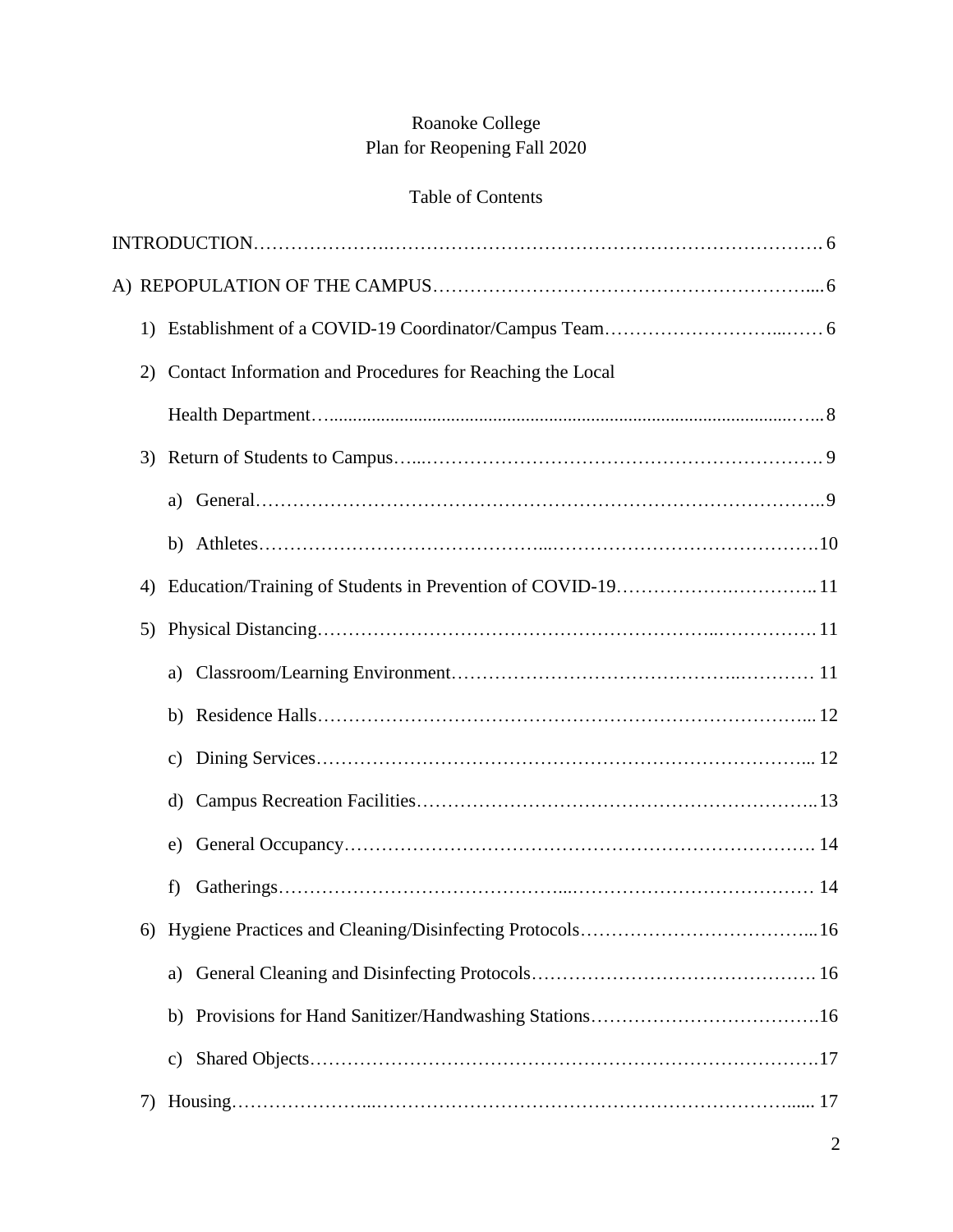|    | c)           |                                                            |
|----|--------------|------------------------------------------------------------|
|    |              |                                                            |
|    | e)           |                                                            |
|    | f)           |                                                            |
|    | $\mathbf{g}$ |                                                            |
| 8) |              |                                                            |
|    |              |                                                            |
|    |              |                                                            |
|    |              | c) Policies for Returning to Class/Work After COVID-19     |
|    |              |                                                            |
|    |              |                                                            |
|    |              | 10) Partnership and Communication/Information Sharing with |
|    |              |                                                            |
|    |              |                                                            |
|    |              |                                                            |
|    |              |                                                            |
|    | C)           |                                                            |
|    | d)           |                                                            |
|    |              |                                                            |
|    | a)           | Provision of PPE for Student Health & Counseling           |
|    |              |                                                            |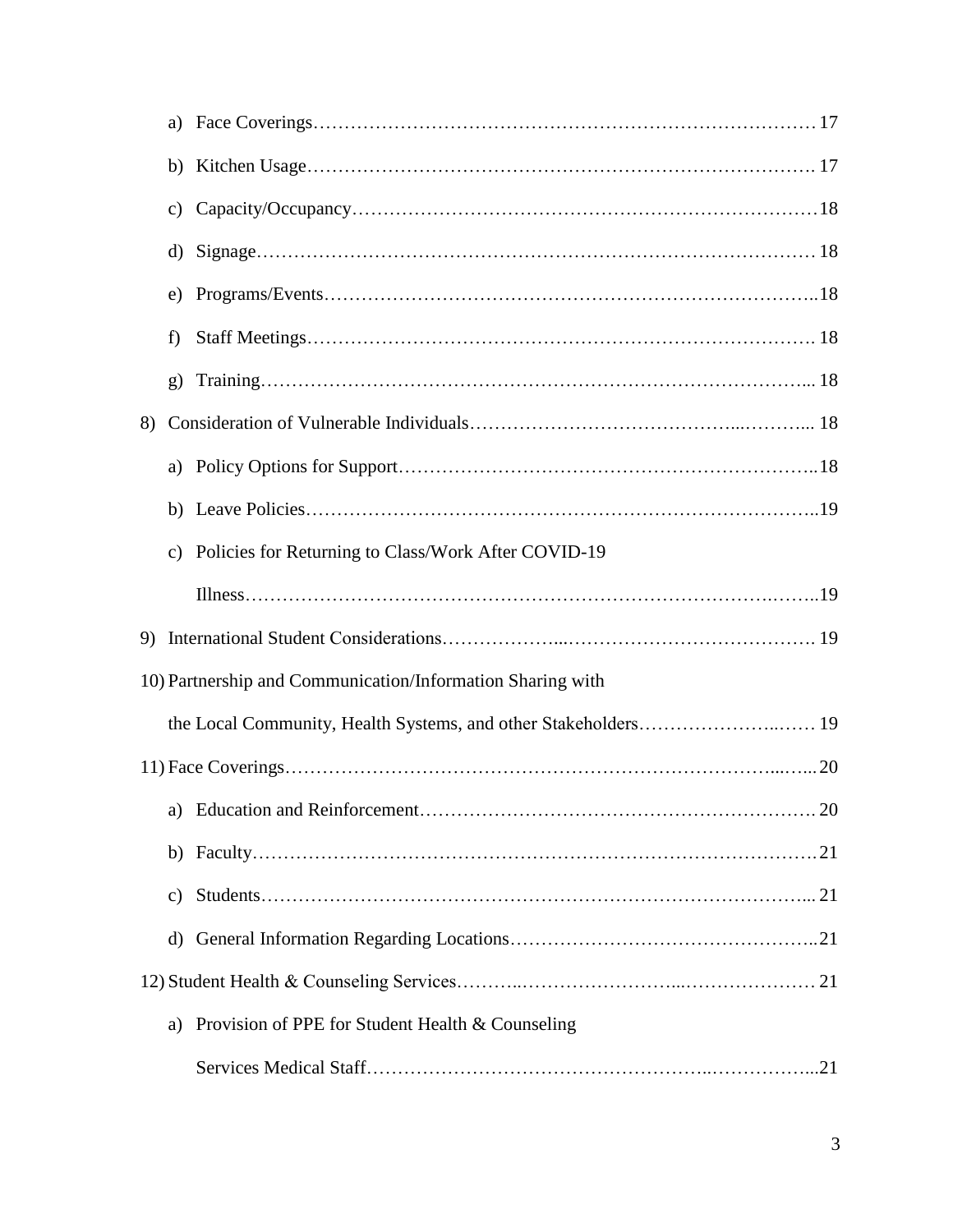|    |               | b) Maintenance of Typical (non-COVID-19) Student              |
|----|---------------|---------------------------------------------------------------|
|    |               |                                                               |
|    | $\mathbf{c})$ |                                                               |
|    | $\rm d$       | Student Health & Counseling Services Facility                 |
|    |               |                                                               |
|    | e)            | Student Health & Counseling Services                          |
|    |               |                                                               |
|    | f)            | Student Health & Counseling Services Patient Care             |
|    |               |                                                               |
|    |               |                                                               |
|    |               |                                                               |
|    | a)            |                                                               |
|    | b)            |                                                               |
|    | $\mathbf{c})$ |                                                               |
|    |               | 15) Orientation and Education/Training (including anti-stigma |
|    |               |                                                               |
|    |               | B) MONITORING HEALTH CONDITIONS TO DETECT                     |
|    |               |                                                               |
|    | 1)            |                                                               |
|    | 2)            |                                                               |
|    |               |                                                               |
| C) |               | CONTAINMENT TO PREVENT SPREAD OF THE                          |
|    |               |                                                               |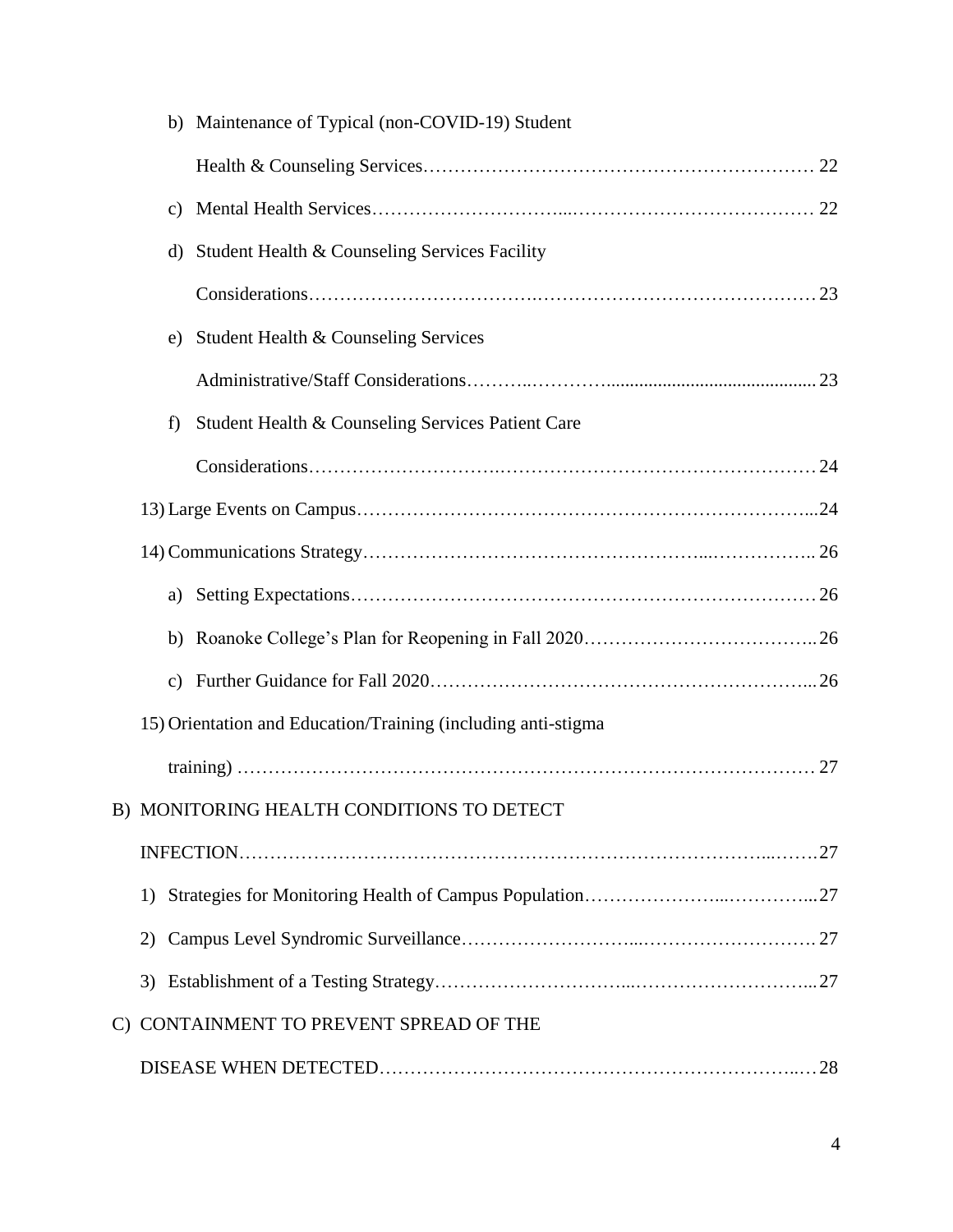|  | 2) |                                                          |  |  |  |
|--|----|----------------------------------------------------------|--|--|--|
|  | 3) |                                                          |  |  |  |
|  | 4) | Partnership with Local Health Systems to Care for        |  |  |  |
|  |    |                                                          |  |  |  |
|  |    | D) SHUTDOWN CONSIDERATIONS IF NECESSITATED BY            |  |  |  |
|  |    |                                                          |  |  |  |
|  |    |                                                          |  |  |  |
|  | 2) |                                                          |  |  |  |
|  |    | 3) Considerations Regarding Student Health and Safety on |  |  |  |
|  |    |                                                          |  |  |  |
|  | 4) |                                                          |  |  |  |
|  |    | $CONCLUSION. \dots 30$                                   |  |  |  |
|  |    | APPENDIX: LINKS TO INTERNET RESOURCES AND                |  |  |  |
|  |    |                                                          |  |  |  |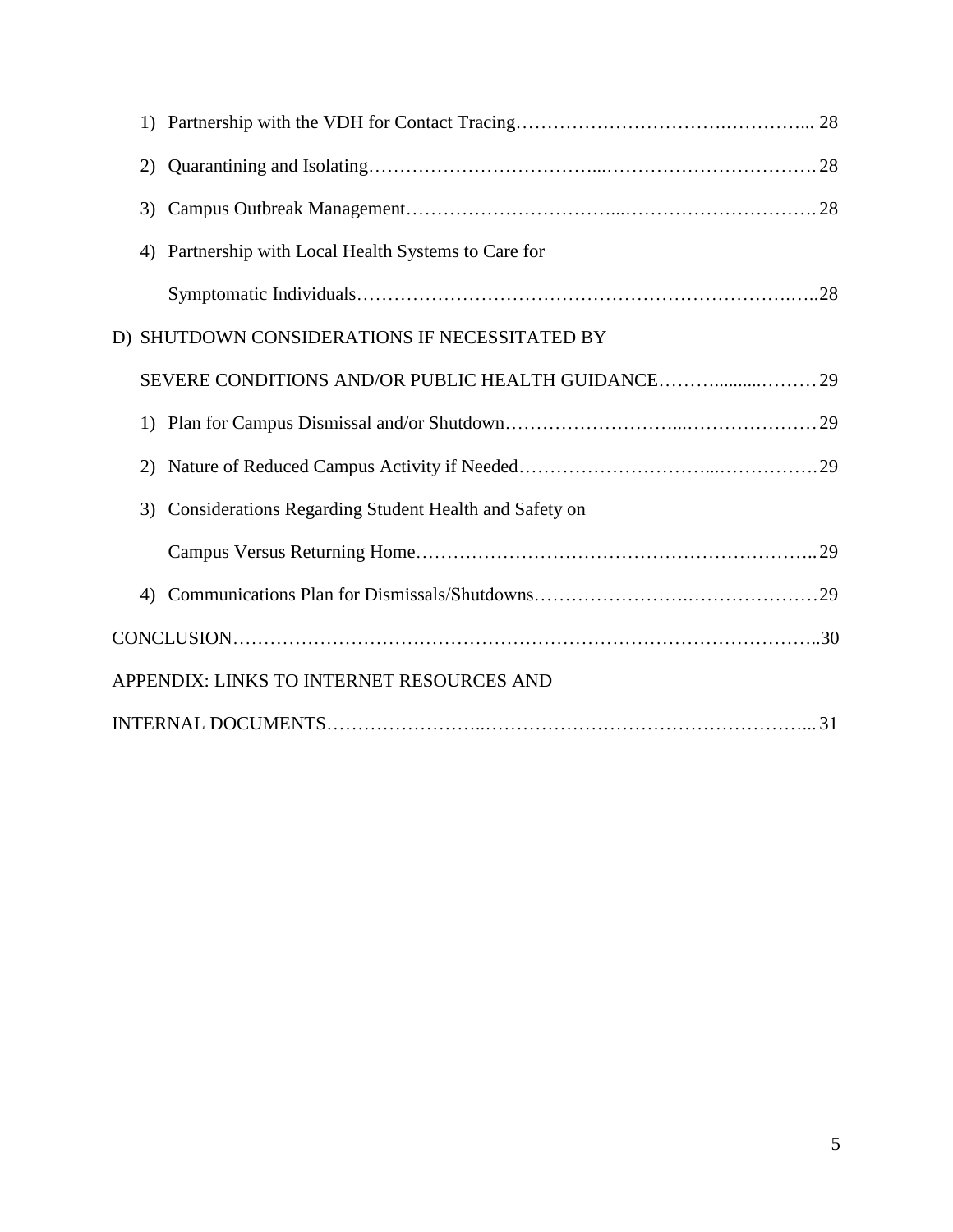## INTRODUCTION

Roanoke College values the opportunity to provide a personal educational experience for its students. To return to this model of education, the College has developed a plan for reopening this fall. As articulated by Governor Ralph Northam on June 11, 2020, in anticipation that conditions at the state, regional, and local levels are conducive to an institution of higher education conducting in-person instruction and on-campus education operations in academic year 2020-2021, that institution must, by July 6, 2020, submit a campus reopening plan for state compliance review. This plan is designed to provide the optimal on-campus environment and to minimize the risks of COVID-19 exposure to students, faculty, and staff.

The College is following the advice and best practices offered by the World Health Organization (WHO), the Centers for Disease Control and Prevention (CDC), the Virginia Department of Health (VDH), and the American College Health Association (ACHA). Roanoke College's leaders of the Crisis Management Team (CMT) and the Incident Command System (ICS) group have guided the College through the pandemic response as well as formulating plans for the safest environment possible on campus this fall. Roanoke College's plan is designed to comply with local safety and health guidelines at the time of the campus's reopening.

This document is a work in progress and the College's plan will be updated and revised as necessary. An appendix consisting of links to resources and internal documents referenced in the plan is provided.

## A) REPOPULATION OF THE CAMPUS

## 1) Establishment of a COVID-19 Coordinator/Campus Team

Roanoke College activated its Crisis/Emergency Management Plan for pandemic flu on March 2, 2020. The Dean of Students assembled the Crisis Management Team (CMT) and monitored the developing situation. The College administration was made aware of relevant information and was prepared to act upon events that would result in a departure from normal College operations. During this time, the CMT relied upon several sources for information, including the World Health Organization (WHO), the Centers for Disease Control and Prevention (CDC), the Virginia Department of Health (VDH), and the Virginia Department of Emergency Management (VDEM).

The Assistant Dean of Students/Director of Student Health & Counseling Services remained in contact with the local VDH representative for the Roanoke Valley. The Associate Dean of Student Affairs/Director of Campus Safety remained in contact with the VDEM and the City of Salem Emergency Services staff.

After consulting with the President's Cabinet, the Roanoke College CMT declared the COVID-19 crisis a Level-2 campus crisis that is described in the Crisis/Emergency Management Plan as an emergency event impacting multiple units or functions within the College and significantly disrupting College operations. In major situations involving significant outside resources, the Incident Command System (ICS) is activated to manage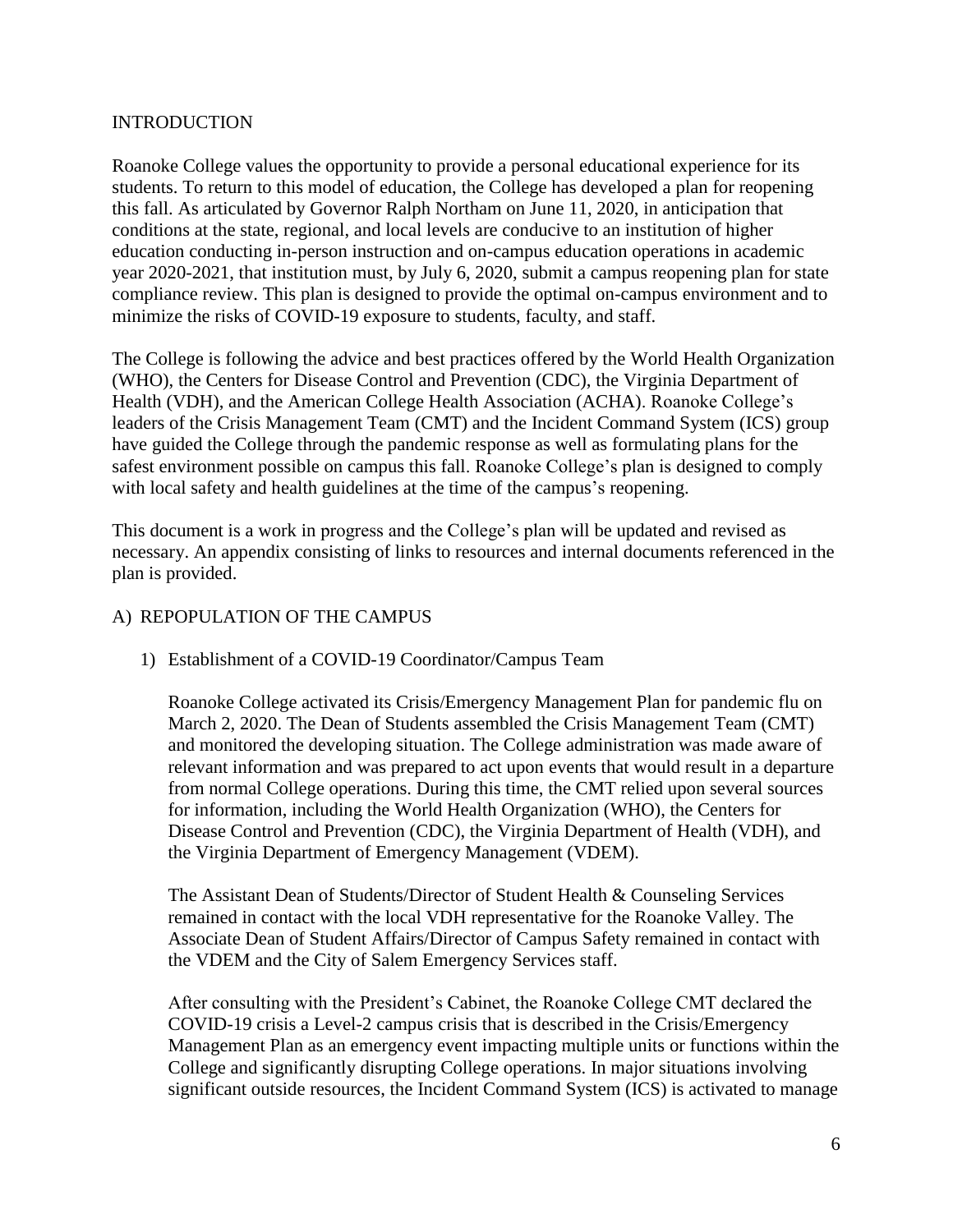a more expansive operation involving multiple institutions and agencies. The Roanoke College ICS was activated to manage the Level-2 COVID-19 crisis.

The Federal Emergency Management Agency (FEMA) describes the Incident Command System (ICS) as a management system designed to enable effective and efficient incident management by integrating a combination of facilities, equipment, personnel, procedures, and communications operating within a common organizational structure. ICS is normally structured to facilitate activities in six major functional areas: command, operations, planning, logistics, intelligence and investigations, and finance and administration. It is a fundamental form of management with the purpose of enabling incident managers to identify the key concerns associated with the incident—often under urgent conditions—without sacrificing attention to any component of the command system.

Currently, the Roanoke College CMT and ICS report to the President's Cabinet and concentrate on seven functional areas: command, campus support, human resources and finance, logistics and maintenance, health and safety, academic and administration planning, and public relations. The following offices are represented on the Roanoke College CMT and/or ICS:

- Dean of Students (CMT Point Person for Pandemic Flu Policy)
- Associate Dean of Student Affairs/Director of Campus Safety (ICS Incident Commander)
- Associate Director of Campus Safety (ICS Deputy Incident Commander)
- Assistant Dean of Students/Director of Student Health & Counseling
- Campus Safety Sergeant for Administration & Training
- Assistant Director of Development
- Director of Residence Life & Housing
- Associate Director of Student Health & Counseling
- General Manager of Dining Services
- Assistant Dean of Students
- Associate Dean for Strategy & Admissions
- Director of Athletics
- Associate Dean for Academic Affairs & General Education
- Associate Dean for Academic Affairs & Student Engagement
- Director of Human Resources
- Director of Finance and Budget
- Manager of Plant Operations
- Manager of Housekeeping
- Director of Public Relations

Members discuss preparedness plans and respond to the COVID-19 crisis connected to the seven functional areas of the CMT and ICS. The CMT and the ICS make recommendations on issues affecting the entire campus community for approval by the President's Cabinet.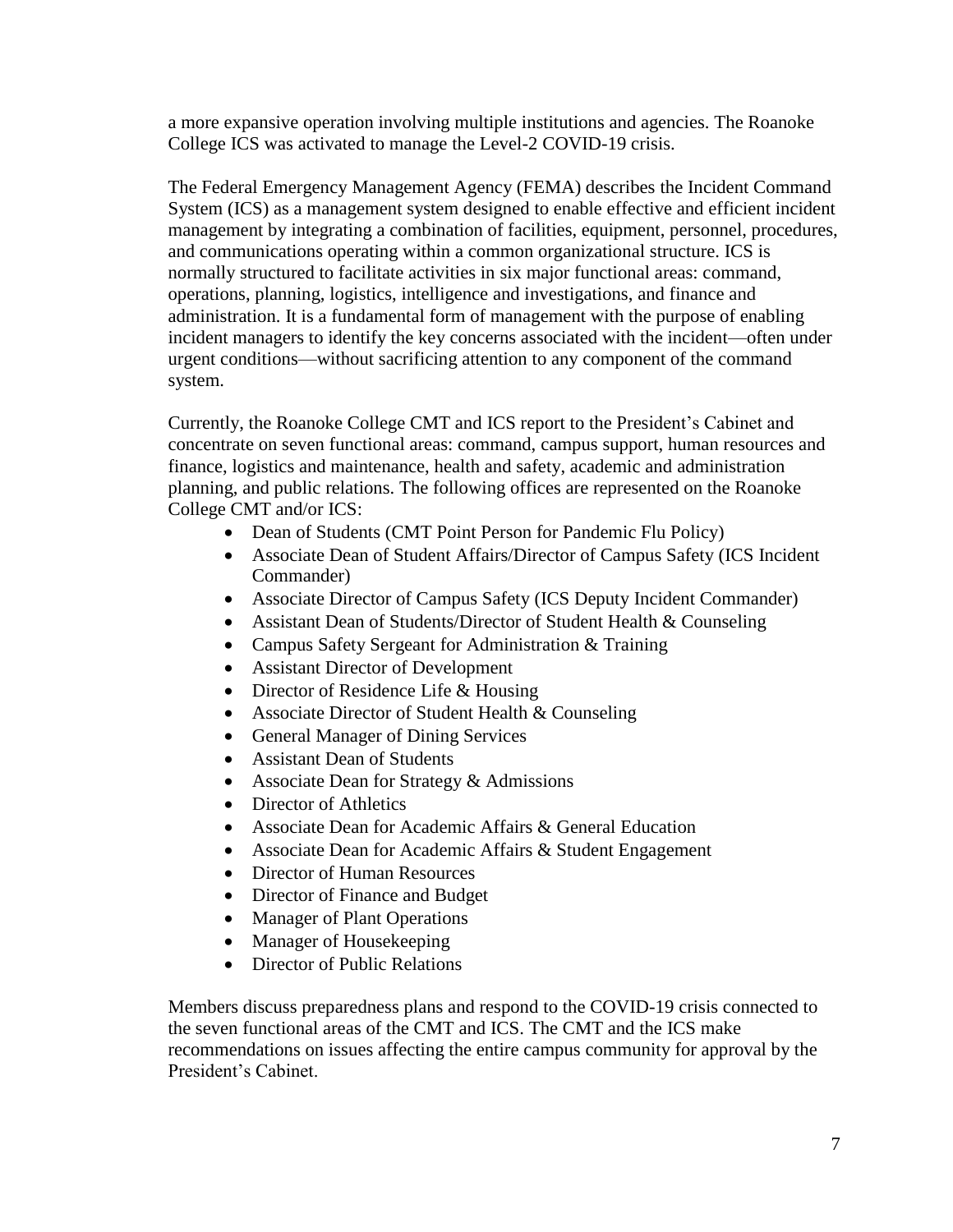These teams meet frequently and receive daily COVID-19 updates from the local VDH and the City of Salem Emergency Services. This information is transmitted to the President's Cabinet and other College administrators.

Contact Information:

Dr. Brian Chisom (CMT Point Person for Pandemic Flu Policy) Dean of Students Alumni Gymnasium Phone: 540-375-2592 Email: chisom@roanoke.edu

Thomas A. Rambo (ICS Incident Commander) Associate Dean of Student Affairs/Director of Campus Safety Campus Safety Administration Building Phone: 540-375-2310 Email: rambo@roanoke.edu

Sandy McGhee (Health and Safety Lead on CMT and ICS) Assistant Dean of Students/Director of Student Health & Counseling Services Health Services Building Phone: 540-375-2287 Email: mcghee@roanoke.edu

The operation of the Roanoke College CMT and ICS follows the Centers for Disease Control and Prevention, the American College Health Association, and the Commonwealth of Virginia guidance related to COVID-19 response.

2) Contact Information and Procedures for Reaching the Local Health Department

Roanoke College is located within the Alleghany Health District. Dr. Laura P. Kornegay, MD, MPH is the acting District Health Director and Dr. Molly O'Dell, MD is the Communicable Disease Director. Health Services staff have been in direct contact with the District Epidemiologist, Hope White, to review ongoing preparedness plans and respond to questions regarding testing and disease surveillance. The College's immediate point of contact with the health district is Lex Gibson. He has been in contact with the Director of Student Health Services to discuss classroom and social engineering procedures in preparation for assisting with contact tracing and other infection control measures.

Contact Information:

J. Hope White, MPH District Epidemiologist Virginia Department of Health, Alleghany Health District Phone: 540-283-5032 Email: hope.white@vdh.virginia.gov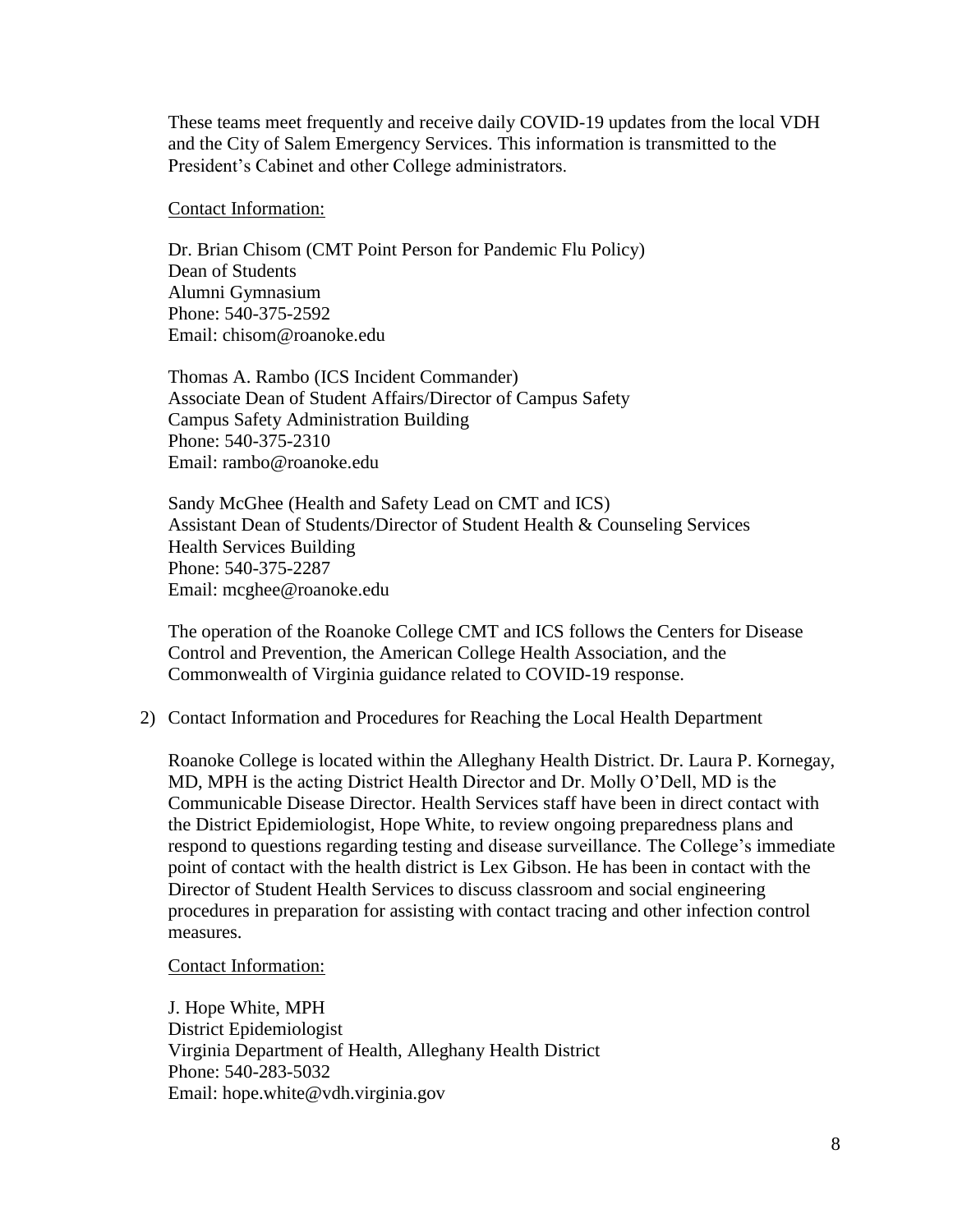Lex Gibson Virginia Department of Health, Alleghany Health District Phone: 540-254-2405 Email: lex.gibson@vdh.virginia.gov

- 3) Return of Students to Campus
	- a) General

The College has developed a staggered move-in process for students attending classes during the fall. The process is designed to bring groups back incrementally with at least one full day between each assigned group to provide for extensive cleaning and sanitation within the residence halls while also allowing time to address any healthrelated concerns that may arise.

- August 3-5 Returning International students
- August 9 Fall sports athletes
- August 11 Student workers who need extensive training; new International students
- August 13 Student workers who need less training
- August 15 New student move-in
- August 17 Returning student move-in

All students arriving early must be approved by both their divisional Vice President and the Dean of Students to ensure the need to come back ahead of general move-in dates is warranted.

Two-hour time blocks for new student move-in and returning student move-in are assigned in advance by hall, floor, and room to help ensure that the assigned times do not compromise established physical distancing standards on a given floor or within one of the College's 26 residence halls that will be open during the Fall 2020 semester.

Students may have up to two additional guests to help them move into the residence halls.

One week before arrival on campus, students will complete a symptom questionnaire administered by Quest Diagnostics. Students with a positive screening will selfcollect a specimen for polymerase chain reaction (PCR) testing under video monitoring by a health care professional. Students with positive test results will remain at home until cleared to move to campus by Student Health & Counseling Services (SHCS) medical staff.

On move-in day, all residential students and move-in helpers will be screened by College officials at one of five outdoor check-in stations before entering any of the residential buildings. Per the College's face-covering policy, all individuals will be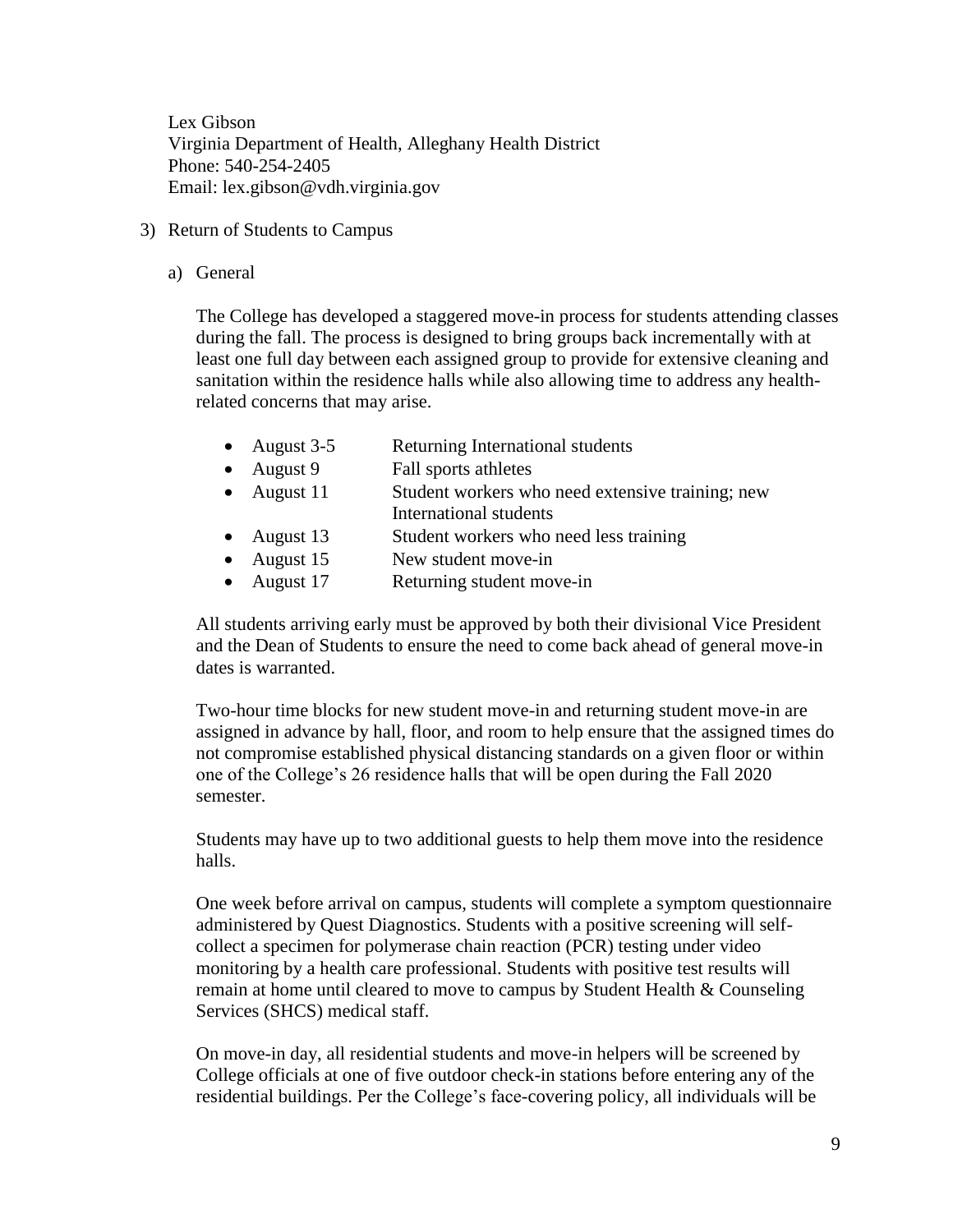required to wear face coverings on campus. The established COVID-19 screening protocol, which includes a body temperature check, is informed by the CDC and the VDH recommendations and was developed by the Student Health & Counseling Services medical staff. Students with a positive screening will report to an on-campus testing site staffed by SHCS medical staff. Guests will be required to return to their car and await further instructions if they have a positive screening. Testing strategies are addressed in section B.3 of this plan.

Operations at each of the five check-in stations are designed to minimize any physical contact between students, guests, and employees. After being screened, students will also pick up a "Welcome Back" kit, their room key, ID card, complimentary face covering, wristbands indicating approval to enter the hall, and other items.

Hand carts and sanitizing stations will be available in several areas on campus. These items will be cleaned multiple times each day.

College employees will serve as residence hall monitors to ensure that only individuals who have been screened and are wearing wristbands are permitted to enter the halls.

During new student orientation, students (residential and commuter) will participate in a COVID-19 education program which includes hygiene, physical distancing, and measures aimed at reducing disease transmission. All new commuter and transfer students will also receive their "Welcome Back" kit that includes a complimentary face covering.

#### b) Athletes

Ultimately, the health and safety of the student-athletes and staff is paramount in any decision made to resume athletics activity. The Athletic Department of Roanoke College complies with guidance provided by the National Collegiate Athletic Association and the Old Dominion Athletic Conference. Part of the College's orientation for student-athletes and athletics staff includes education/awareness regarding personal hygiene, disinfection practices of athletic areas, physical distancing, and the use of face coverings. Compliance will be a priority regarding campus plans/policies for preserving the health of the community, including daily self-assessment and face coverings. It is important to remember that student-athletes are participating voluntarily.

Before participation on any of the Roanoke College athletic teams, student-athletes must provide the Athletic Training Department with a variety of information. To expedite this process, Roanoke College uses an Electronic Medical Record (EMR) that is accessible online. The process of entering information into SportsWareOnLine (SWOL) will be available starting May 1, 2020 and the process ought to be completed by August 1, 2020 to allow the athletic training staff the time to process the information before the student-athletes report back to campus.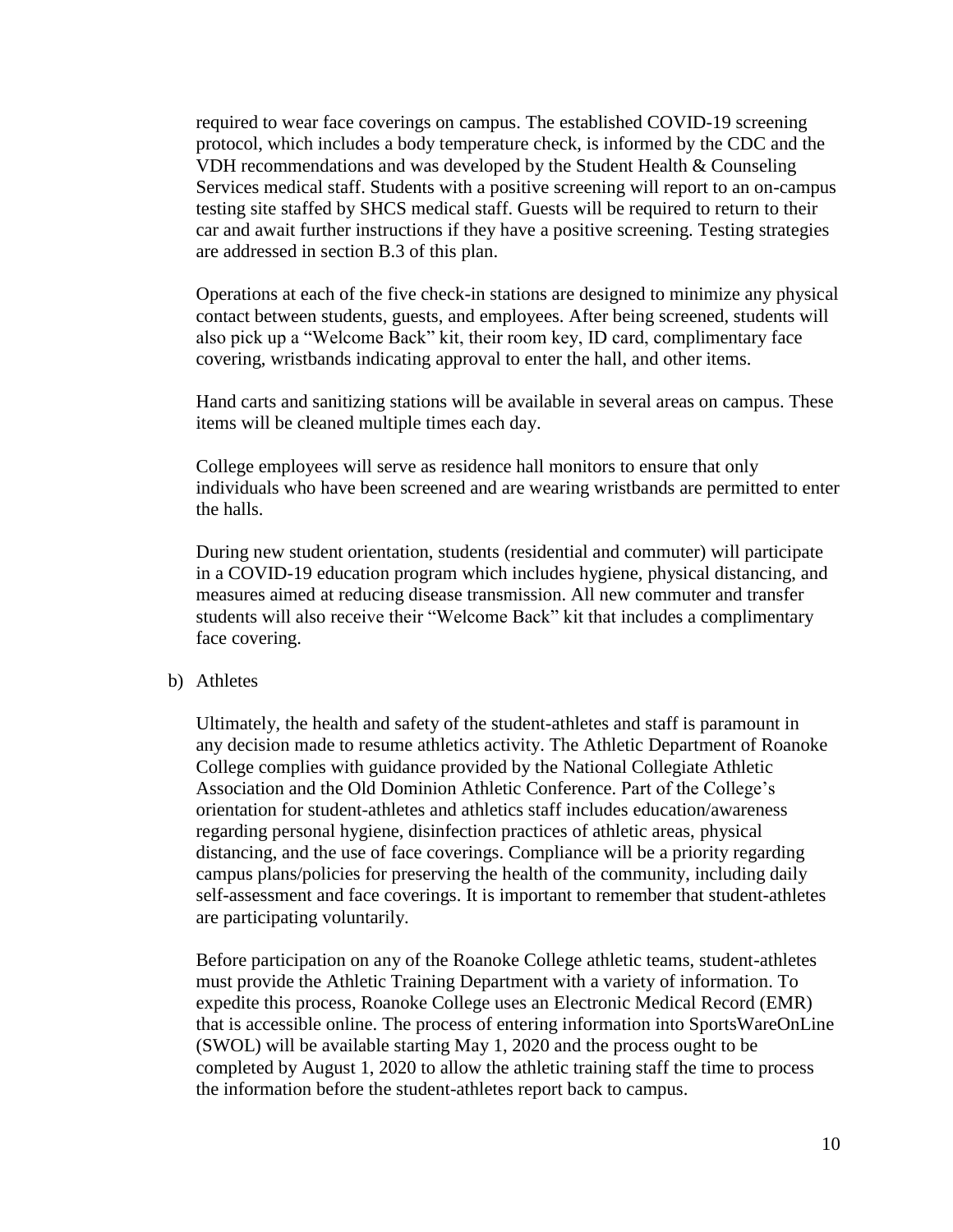#### 4) Education/Training of Students in Prevention of COVID-19

The education and training of students in regard to the prevention of transmission of COVID-19 will be an integral part of the College's campus-wide messaging. During new student orientation, all students (residential and commuter) will participate in a COVID-19 education program which includes practicing good hygiene, such as handwashing, physical distancing, proper cough/sneeze etiquette, frequent disinfection of common work areas, symptom assessment, temperature checks, face coverings in public, and other measures aimed at reducing disease transmission. For returning residential students, resident assistants, and peer health educators, training and workshops will take place addressing disease transmission as part of the College's ongoing residential programming. Returning commuter students will be directed to online resources. All students will be required to perform daily temperature checks and respond to a short online survey as they begin each day. Educational programming that reinforces strategies for disease prevention will occur throughout the school year.

All students will be asked to sign a pledge committing to protecting the health and safety of the campus community. The pledge addresses physical distancing standards, the facecovering policy of the College, the practicing of good hygiene, reporting to Student Health & Counseling Services medical staff the moment one feels unwell, testing if one displays symptoms of COVID-19, and isolation/quarantine if asked by the College, a medical provider, or governmental agency.

## 5) Physical Distancing

The Centers for Disease Control and Prevention (CDC) defines safe physical distancing practices as six feet of physical separation between individuals. Accordingly, all students, faculty, staff, and campus visitors are encouraged to maintain a minimum six-foot distance from one another at all times when possible whether indoors or outdoors. The College will require ten feet of physical distancing in certain environments out of an abundance of caution. Per the College's face-covering policy, cloth face coverings are required to be worn in all public areas and locations where physical distancing cannot be maintained.

#### a) Classroom/Learning Environment

The occupancy of every classroom is being reduced so that physical distancing can be maintained. In standard classrooms, student seating will be six feet apart. All classrooms have been evaluated and assigned a new occupancy limit. For most classrooms, the new occupancy will be 50% of normal capacity; however, in rooms with theater-style seating, new occupancies will be 25% or less. Excess seating will be removed or marked and blocked so that students can easily see which seats allow them to maintain physical distance.

Very few classes at Roanoke College enroll more than 30 students. Whenever possible, the College has assigned courses into rooms large enough to allow all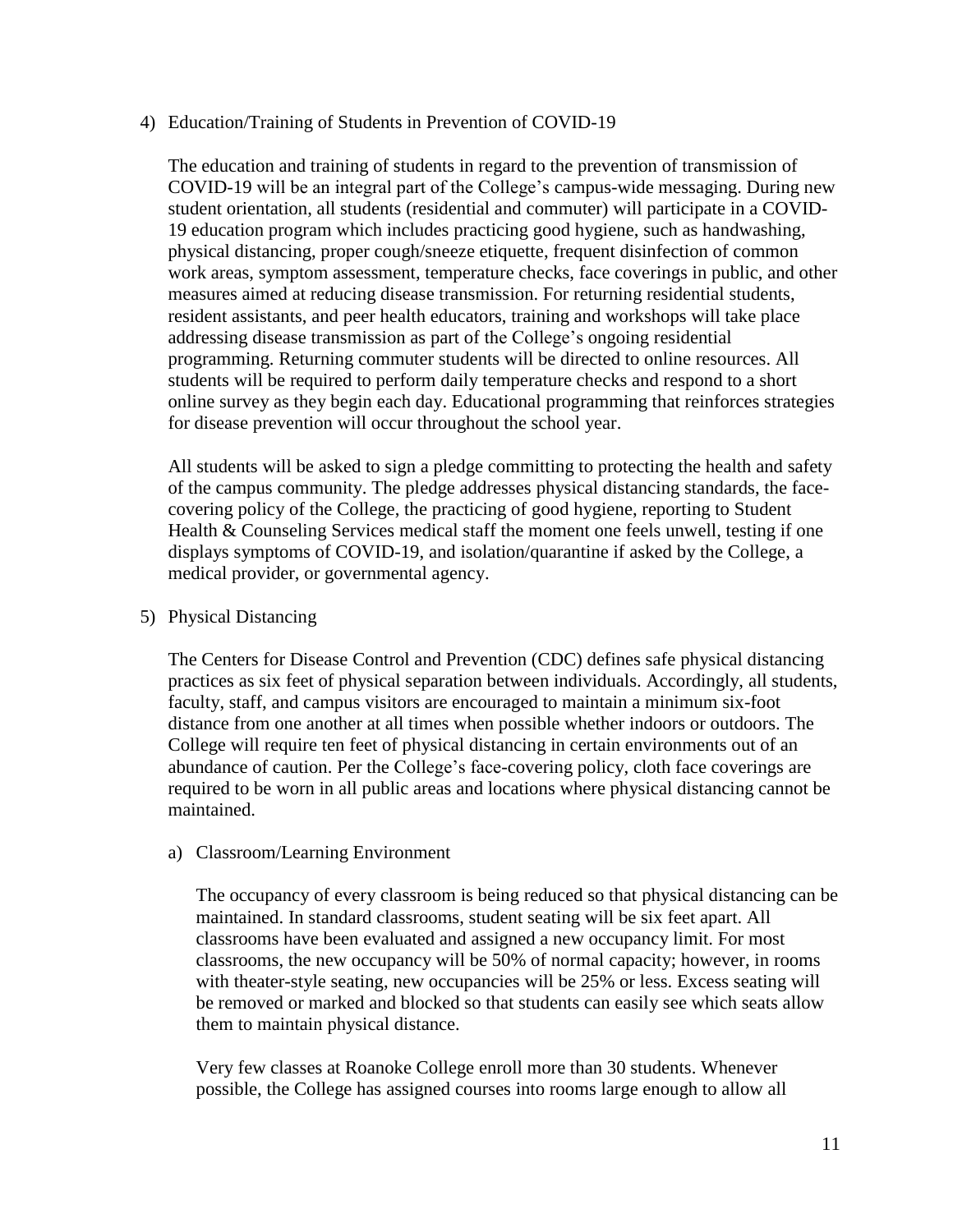students to attend in-person every day with physical distancing measures in place. Courses that cannot be assigned to larger rooms will be taught via a hybrid or exclusively online mode of delivery, such that they never exceed the new room occupancy levels that maintain physical distancing. In most cases, faculty are using a mix of staggered attendance and synchronous online classes via Zoom. Each instructor will submit their plan to their department chair and the academic dean's office two weeks before classes begin in August.

Studio, laboratory, and other experiential courses will employ a variety of strategies for maintaining physical distancing. Section caps have been reduced in some courses so that maximum occupancy is not exceeded. New studio and laboratory sections have been added to accommodate displaced students. Other courses are adopting A/B weekly schedules so that, for example, half of the students are in lab one week while the other half of the students complete a virtual lab experiment. Each instructor will submit their plan to their department chair and the academic dean's office two weeks before classes begin in August.

In laboratories and studios where equipment is normally shared, new practices have been instituted so that sharing is minimized. Many materials will be dispensed so that students do not need to share common supplies. Shared equipment and keypads will be sanitized between users. Sanitizing wipes will be placed appropriately. In some cases, disposable gloves will be used. Sanitation supplies will be placed in every classroom.

Some courses, such as choir, will maintain ten feet of physical distance and will require face coverings. Performances will be postponed until at least the spring semester.

b) Residence Halls

The seating in all lounges will be reconfigured to provide for physical distancing and capacity control. For example, residence hall lounges and bathrooms are clearly posted with their maximum capacity. Bedrooms have a maximum capacity of the residents assigned to live there. Additionally, bedrooms are set up to maximize space between residents. Visitation policies within the residence halls have been modified as follows:

- Residential students only have cardkey access to their assigned residence hall
- No outside visitors are allowed in the residence halls
- Residents may not entertain other residents of the same residence hall in their room; however, they can meet in the hall lounges
- c) Dining Services

Floor markers and directional signage will be installed in all locations to promote physical distancing. Tables and seating are being modified to allow single seating with six feet of space between guests and tables to meet the VDH guidelines. As Virginia progresses/regresses into different phases under the Forward Virginia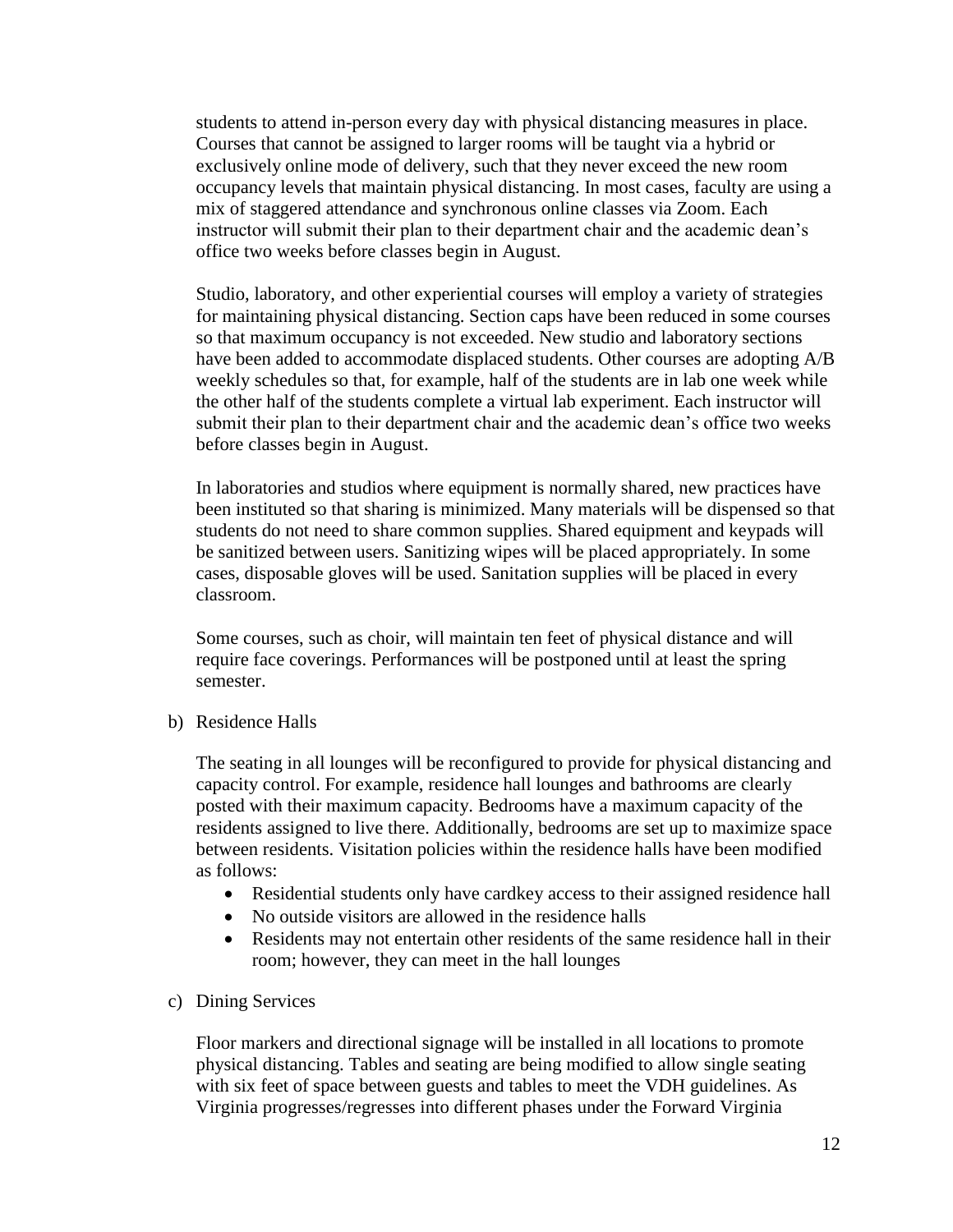Blueprint, modifications will be made to tables and seating to allow for greater/lesser capacity while still maintaining the six feet of physical distancing.

Designated entrances and exits will be created with barriers to separate and reduce the risk of potential exposure. Common areas leading into the various dining locations will have designated physical distancing markers. The use of stanchions will be used to help designate the lines for service while promoting physical distancing.

Take-out meals will be an option that is encouraged as physical distancing guidelines continue to be enforced. Depending on staffing and the availability of student labor, the College will implement a campus delivery program. Staff will deliver various menu options around campus in clean and sanitized containers. Payment will be made online before delivery to avoid contact.

Occupancy levels in all locations are modified and have significantly fewer seats. The cashier in each location will be monitoring seating and will hold guests at the cashier stations until appropriate seating is available, having been cleaned and disinfected. The College is looking to install crowd counters with a display screen outside dining areas that displays the capacity, seats available, and potential wait times. Additionally, this information will be available on an app that students can access before going to a location to help minimize wait times while promoting physical distancing.

All self-serve stations and menu options have been eliminated until approved by the VDH that it is safe to resume normal operations and the College can be in full compliance with their guidelines.

Dining Services staff are subject to a daily health screening at each location based upon a series of questions that have been approved by the VDH and Roanoke College.

- d) Campus Recreation Facilities
	- i) Belk Fitness Center

The number of people allowed in the fitness center will comply with occupancy guidelines. Currently, guests will not be permitted. Equipment is spaced to permit ten feet of separation. Spotting at weight stations will not be permitted unless the participants are from the same household. Personal training sessions will not be permitted inside the Belk Fitness Center. Staff will monitor the spacing of participants.

ii) Game Room

The number of people allowed in the game room will comply with occupancy guidelines. The College may require advanced sign-up for specific timeslots.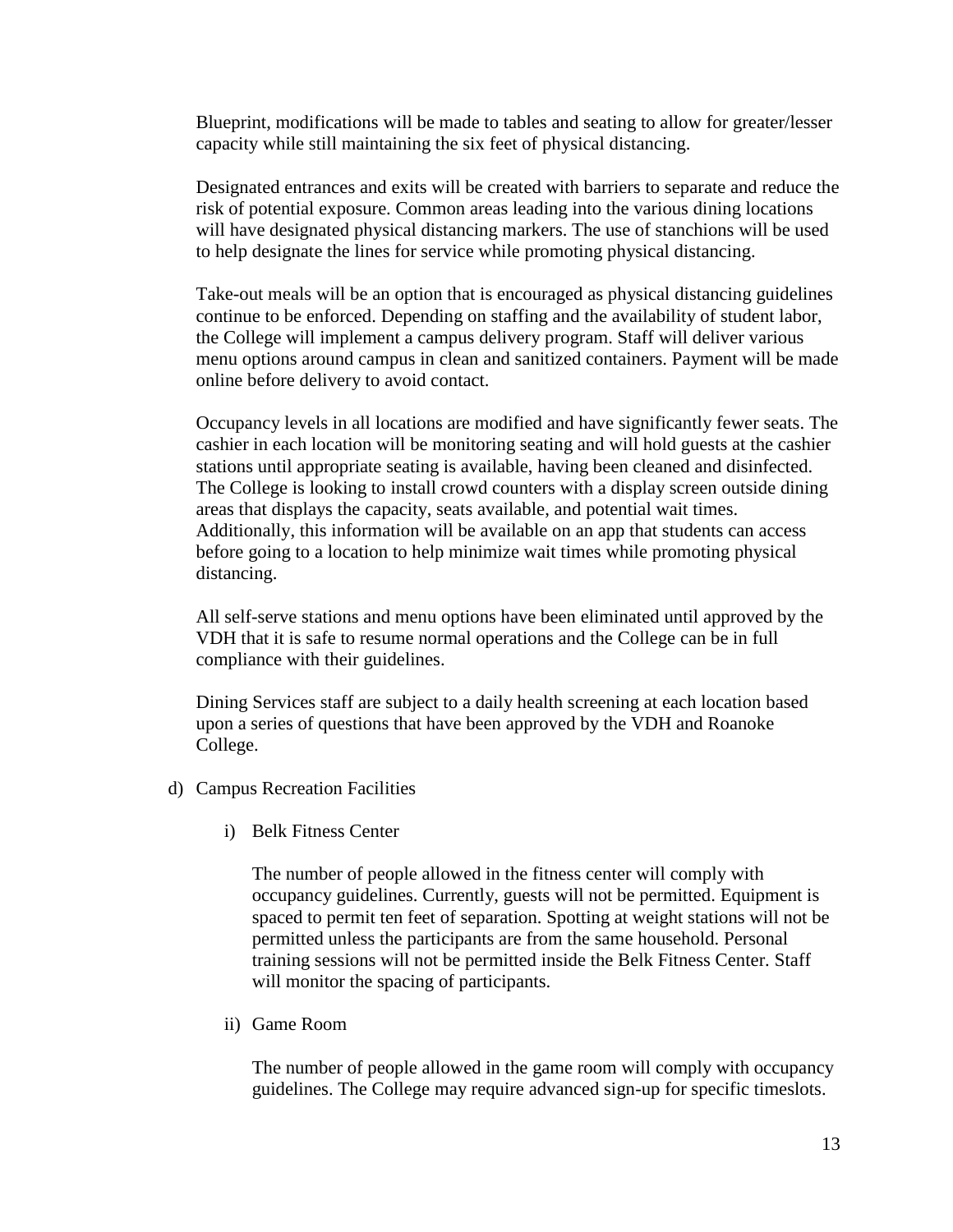Televisions, video gaming systems, and pool tables will be adequately spaced so that physical distancing can be maintained. Staff will monitor the spacing of participants.

iii) Group Fitness Room

The number of people allowed in the group fitness room will comply with occupancy guidelines. The College may require advanced sign-up for classes. The floor will be marked with tape to define each participant's workout area. The College has received guidance recommending 100-200 square feet per person. Equipment will be set up in defined areas before the start of each class. Staff will monitor the spacing of participants throughout the class.

iv) Intramurals

The College will be adding virtual intramural offerings, such as fantasy football, that can be played online. Additionally, the College will consider offering golf, tennis, pickleball, and other sports where the participants would infrequently come within six feet of each other. Team sports that involve close play, such as flag football, basketball, and soccer will be on hiatus until further notice.

v) Outdoor Adventures Program (Center and Activities)

The number of people allowed in the center at a time will comply with occupancy guidelines. Stanchions will be used to queue those waiting for assistance and will ensure that individuals remain six feet apart. The arrangement of furniture will be such that participants maintain physical distancing. There will be no overnight trips where students would be sleeping close to each other in tents. Departure for off-campus trips will take place on foot or bicycle since van transportation will not allow for six feet of separation in most cases. This will necessitate more trips to the Greenway. The College is exploring the option of offering more programs such as slacklining that can enable adequate spacing. Staff will help monitor the spacing of participants during activities.

e) General Occupancy

Occupancy levels in all locations will be modified to comply with the Forward Virginia Blueprint.

f) Gatherings

Roanoke College is committed to maintaining a healthy and safe operation to reduce the risk of spreading COVID-19. All Roanoke College gatherings will comply with guidance related to physical distancing from the Centers for Disease Control and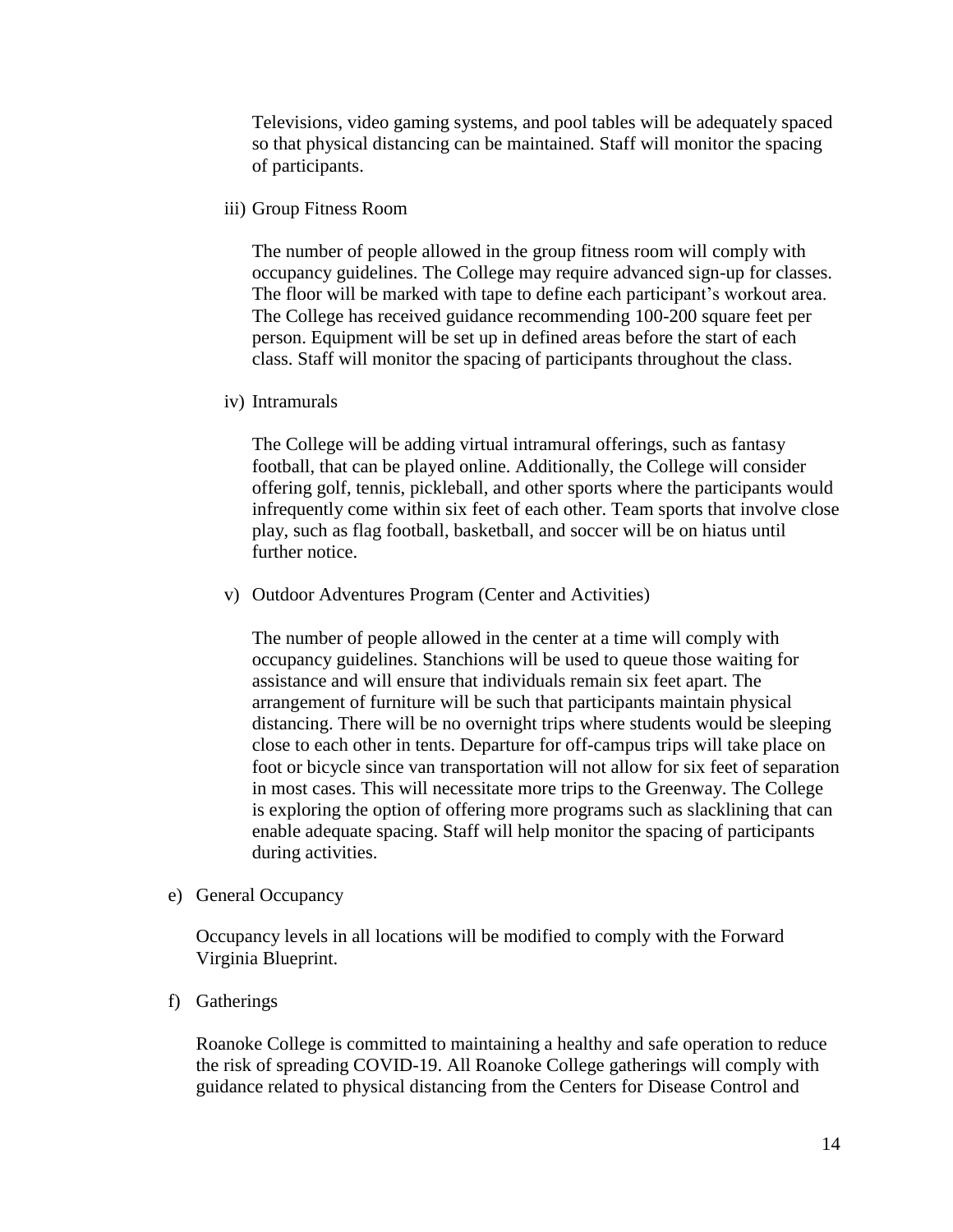Prevention, the Virginia Department of Health, and any laws or executive orders from the Commonwealth of Virginia.

All Roanoke College classrooms and laboratories, office spaces, dining facilities, residence hall common areas, social spaces, exercise facilities, outdoor event venues, meeting/conference rooms, athletic event locations, and other spaces will have an occupancy of no more than what is the recommended guidance in determining safe physical distancing to help prevent and/or stop the spread of COVID-19.

This occupancy may vary due to the type of activity to be performed in a particular setting. Any gathering involving exercise, singing, or cheering will be configured to maintain at least ten feet of distance between participants. All other gatherings are required to maintain at least six feet of distance in an appropriate setting. Face coverings are required for all indoor events.

Offices and meeting rooms are configured to support physical distancing guidance and to limit the number of occupants in an office. Desks have been set up to reduce the risk of occupants facing one another. Virtual meetings are encouraged to reduce the number of in-person meetings scheduled on campus. When in-person meetings must take place, attendance will be limited to the occupancy capacity in an assigned room. All meeting room occupancy capacities will comply with the guidance of six feet of physical distance between participants.

Social spaces and common areas in residence halls and the Colket Center have occupancy capacities posted to limit the number of people in a particular area. The posted capacities will be enforced by student staff at these locations.

Indoor and outdoor spaces hosting concerts and sporting events will comply with the Forward Virginia Blueprint and will maintain a strict physical distance of ten feet between spectators due to crowds singing or cheering throughout the event.

All Roanoke College residence halls, academic, and administrative buildings will have designated entrances and exits to reduce the size of gatherings in doorways and hallways. Face coverings are required in all buildings and other areas where physical distancing cannot be maintained. Exceptions to this policy are related to areas where individuals are exercising, eating, and in private areas such as residence hall rooms and single occupancy offices.

All fraternity and sorority chapter business must be conducted virtually or with physical distancing maintained in locations with the appropriate capacity for the number of members in attendance. Official fraternity and sorority social events will not be approved during the Fall 2020 semester due to the significant challenges in maintaining physical distancing in campus facilities.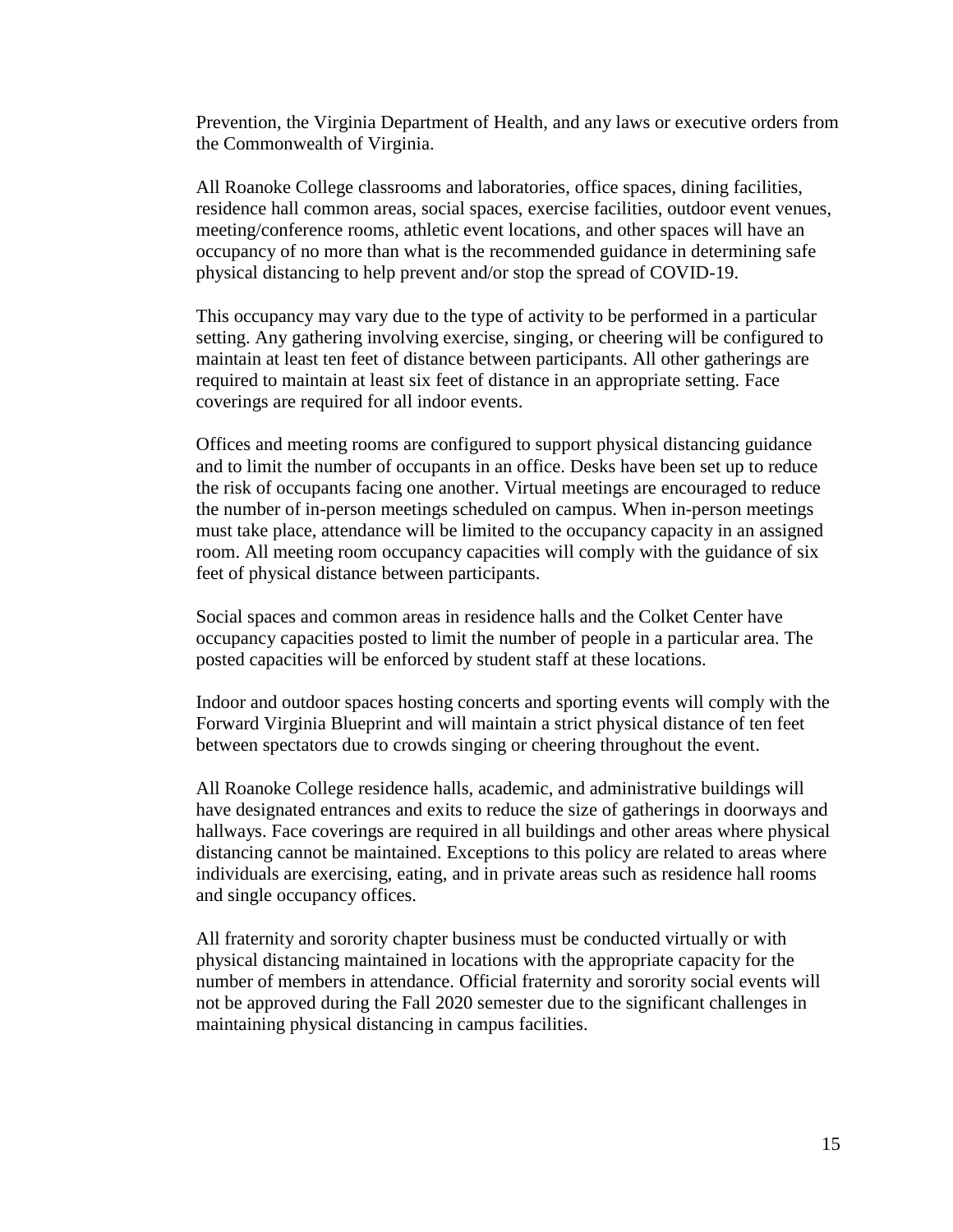- 6) Hygiene Practices and Cleaning/Disinfecting Protocols
	- a) General Cleaning and Disinfecting Protocols

Roanoke College uses Aramark Corporation for daily cleaning (five days per week) and disinfecting. As operations related to COVID-19 change with any local/state regulations, Aramark can offer enhanced protocols to meet changing regulations.

Existing protocol of cleaning and sanitizing at Roanoke College includes a five-day cleaning and sanitizing schedule in all existing buildings and restrooms on campus. The level of service with existing CDC approved sanitizers and classroom and bathroom procedures will offer protection as the campus reopens. Enhanced procedures now include that cleaning personnel will receive daily temperature checks and the correct PPE (masks, gloves, or gowns) before starting daily activities.

The protocol assumes daily cleaning and disinfecting of spaces and high touch areas per CDC guidance in the morning before student arrival and residence hall cleaning by mid-morning. Virex is the CDC approved disinfectant Aramark normally uses and it generally has a contact kill time of between two and four minutes. Other disinfectants will be used to augment existing disinfectants. The College has obtained a contract for electrostatic disinfecting machines that quickly disinfect large areas more quickly than manual hand cleaning. Additional sanitizers, both wipes and spray bottles, will be made available in classrooms for self-service use and shared selfsanitizing responsibility.

Supply vendors for sanitizers and cleaning chemical supplies are both local and national. Much of these supplies are currently stockpiled or have been ordered and are stored in locked locations on campus.

Dining areas will close down operations at various times between meals to clean and disinfect all the larger serving and seating areas. Guidelines issued by the CDC and the VDH will be followed. Tables and chairs will be disinfected after each use per the current guideline. Each table will have a single-use card that is green on one side and red on the other. As the table and chairs are cleaned and disinfected, green cards will be put down so guests know it is safe to use. Guests will be asked to turn over to the red when they finish so that staff will know the table needs to be cleaned. This also lets guests know that the table is not yet available for use. Additional sanitizing stations will be installed and all guests will be asked to wash their hands before entering. Signs will be posted on all doors and throughout dining locations making guests aware of the requirements and policies.

#### b) Provisions for Hand Sanitizer/Handwashing Stations

Hand sanitizers with high alcohol content, both wall-mount, and some free-standing units, have been ordered and will be installed in the lobbies of all the buildings nearest the entrance elevators so that hand disinfection can take place before entering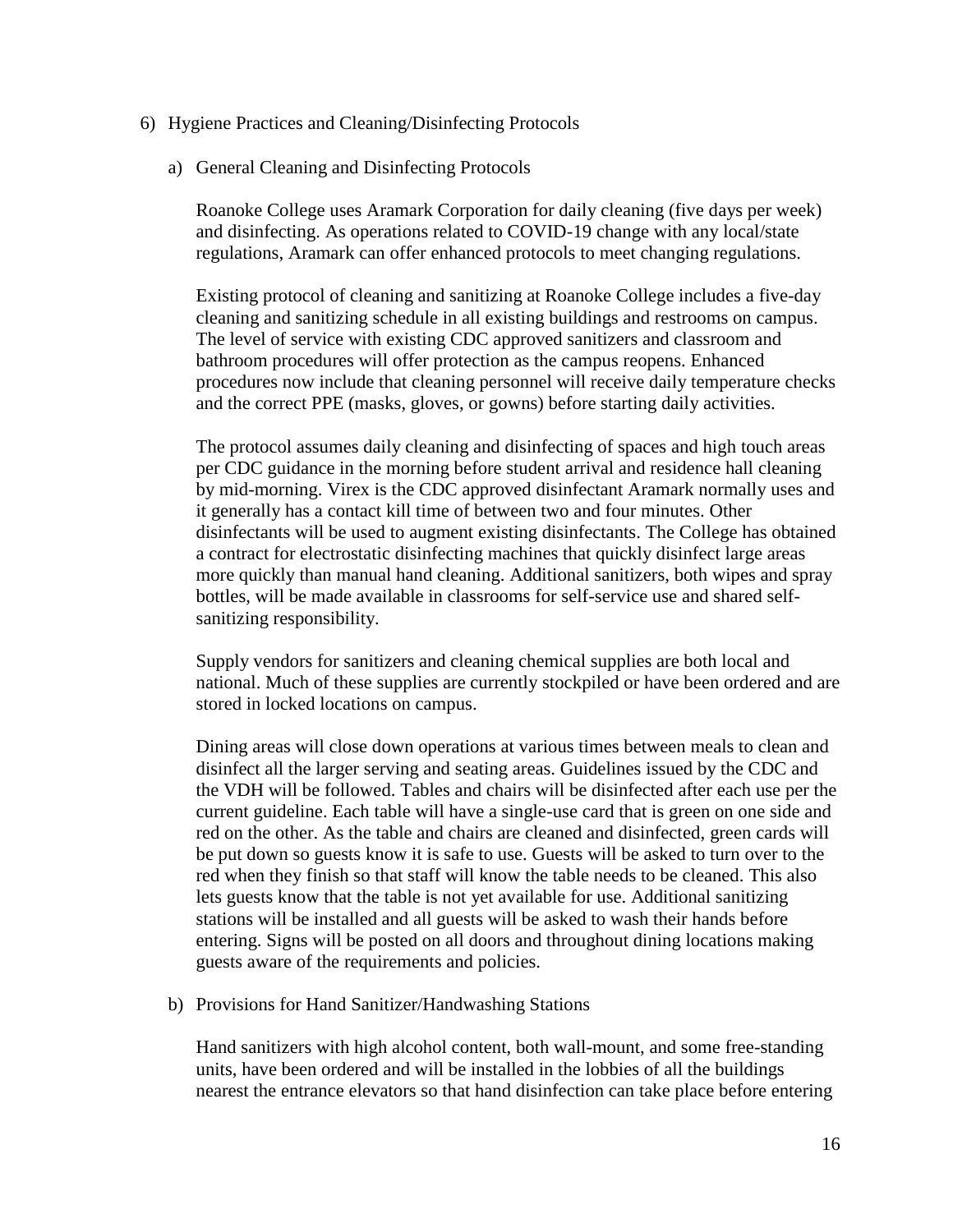the main parts of the buildings, classrooms, or elevators. There are plenty of bathrooms in and around campus buildings where frequent handwashing will be encouraged and expected.

## c) Shared Objects

In laboratories and studios where equipment is normally shared, new practices have been instituted so that sharing is minimized. Many materials will be dispensed so that students do not need to share common supplies. Shared equipment and keypads will be sanitized between users. Sanitizing wipes will be placed appropriately. In some cases, disposable gloves will be used. Sanitizing supplies will be placed in every classroom. In a few cases where students must interact closely, disposable gloves, face shields, and gowns will be used.

In laboratories and computer centers where equipment is shared, there will be sanitation stations with disinfectant wipes, spray or pour spout bottles, and disposable paper towels for one-time use on a self-service or self-help basis. Additionally, these spaces will be cleaned and disinfected daily by housekeeping staff members before student arrival in the morning.

In dining areas, napkin dispensers and salt and pepper shakers will be removed from the tables. All condiments will be served at the stations. Silverware will be distributed to the students in bags. Touchless napkin dispensers will be available for use. For locations that are using disposables, touchless disposable silverware dispersers will be used. Items that can be reused will only be used for a single guest and then must be cleaned and disinfected before use again.

## 7) Housing

a) Face Coverings

To help slow the spread of COVID-19, Roanoke College has developed a campuswide face-covering policy. In the residence halls, face coverings are required at all times while in the common area spaces. Face coverings in residence hall bedrooms are not required. However, they are highly recommended unless the room is single occupancy.

#### b) Kitchen Usage

All students should keep their cooking utensils, pans, plates, cups, etc. in their bedroom. Dishes should be washed, dried, and stored back in their room immediately after use. Sharing a kitchen is natural for the residents living in one of the College's apartments. Residents living in an apartment are highly encouraged to have their own dishes.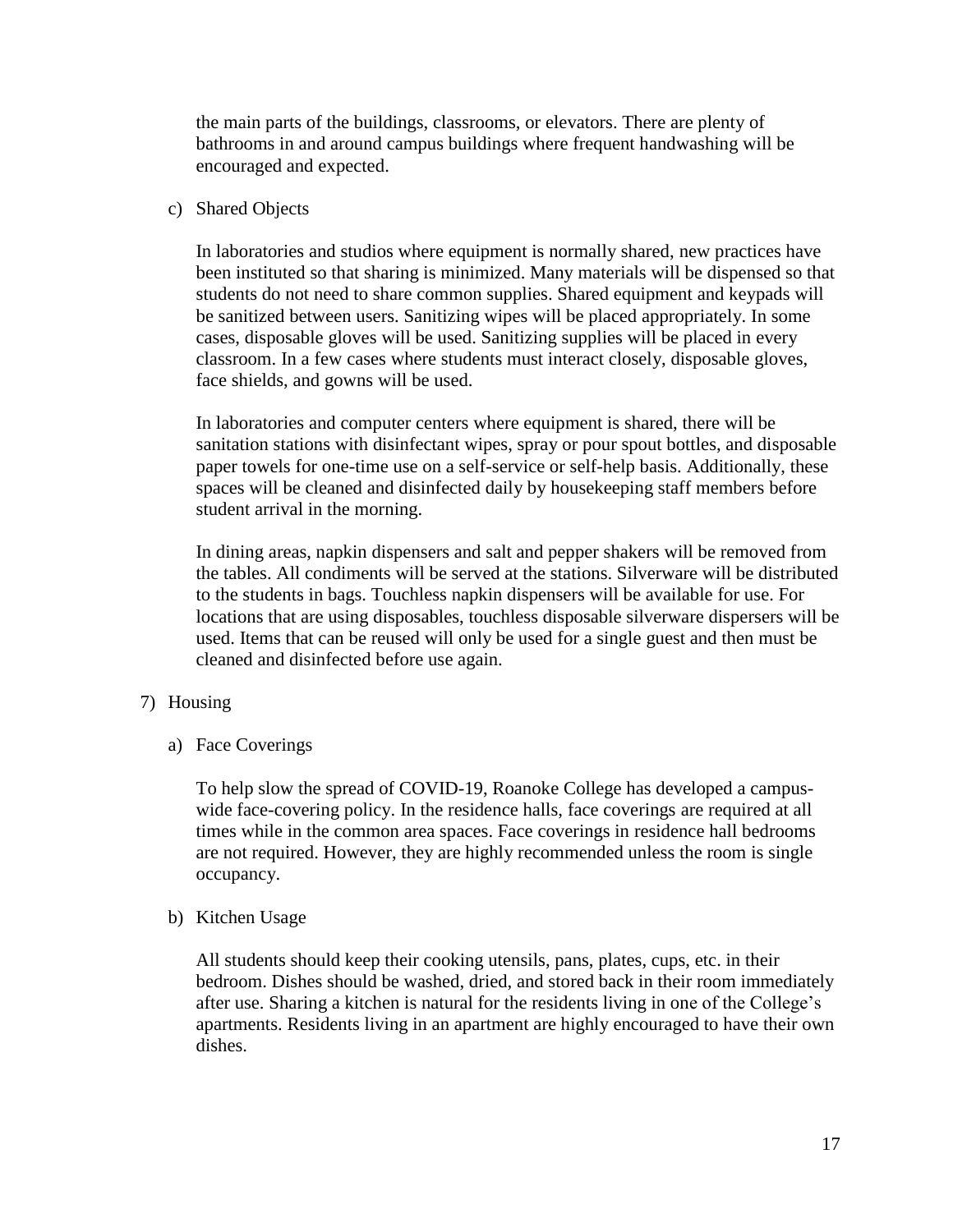c) Capacity/Occupancy

Residence hall lounges and bathrooms are posted with their maximum capacity. Bedrooms have a maximum capacity of the residents assigned to live there.

d) Signage

Reminders are posted for proper hand hygiene as well as the College's face-covering policy.

e) Programs/Events

Residents are asked to utilize digital platforms for events (Houseparty, Facebook Live, etc.) When small group events are planned, the use of open-air, well-ventilated rooms or outdoor venues will be utilized. If food is served, it should be pre-packaged in single-serving sizes or served by one person with adequate PPE.

f) Staff Meetings

When staff meetings take place, students are asked to utilize Zoom, Microsoft Teams, or other methods for meetings. Materials for meetings can be picked up in professional staff offices at announced times.

g) Training

Resident Advisors, Head Resident Advisors, Greek Residence Managers, and Residence Life & Housing professional staff are all trained on proper usage of PPE, changes to housing policy regarding COVID-19, and proper response in a COVID-19 active situation. Training will be conducted both online and in-person using the ACUHO-I training modules to supplement in-person training sessions. Resident Advisors (RAs) will have limited access to the RA Resource Room with no more than five persons allowed access at the same time.

- 8) Consideration of Vulnerable Individuals
	- a) Policy Options for Support

The Employee Guide for Returning to Campus addresses the process for employee accommodations, which covers vulnerable populations. This process was also discussed in a Zoom town hall meeting with employees. Those at risk may file for Americans with Disabilities Act accommodation through an electronic form created specifically for COVID-19 accommodations. Accommodations include remote work, flexible schedules (working outside traditional business hours when fewer people are present), or some combination of the two.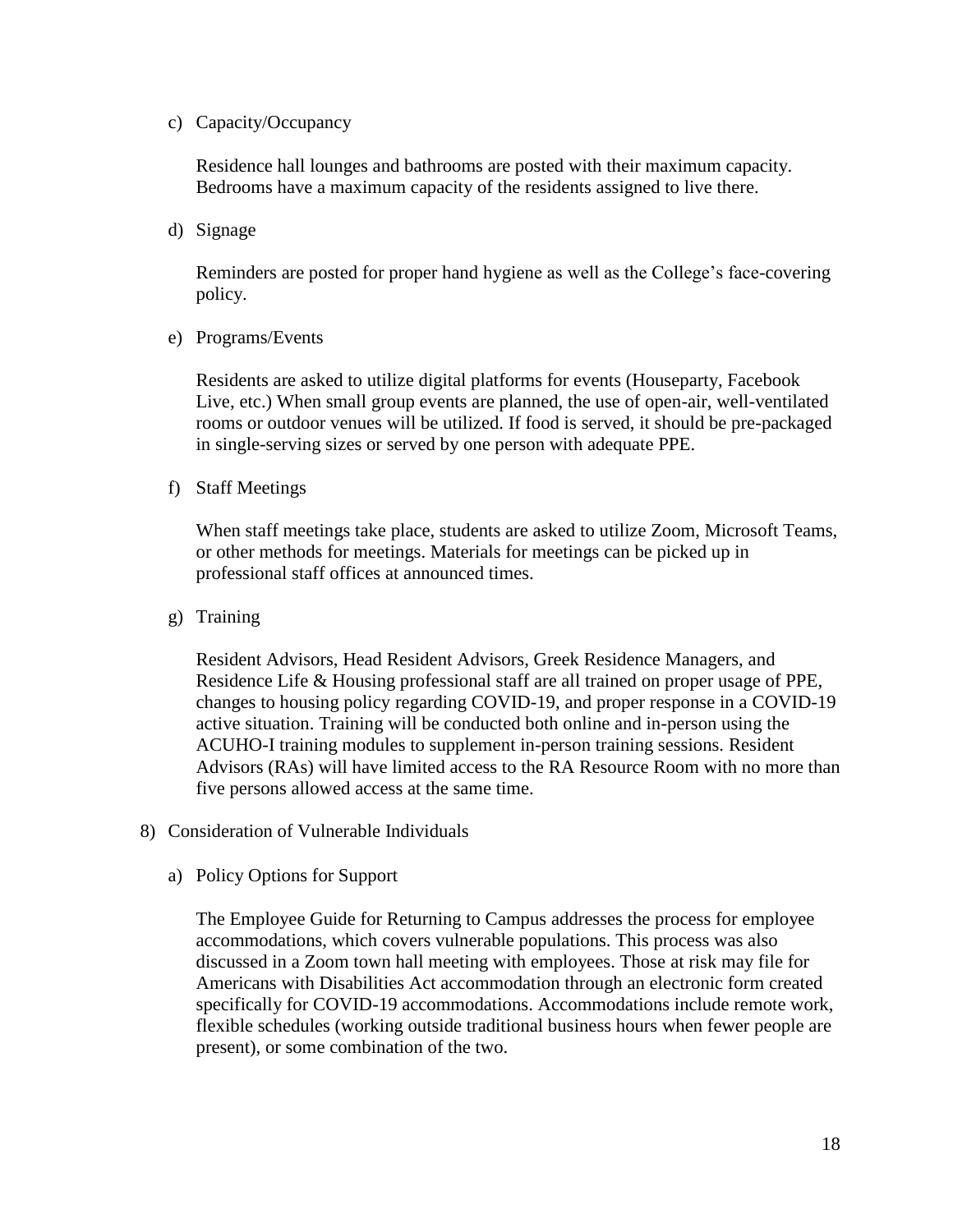Students who need accommodations related to COVID-19 should contact the Office of Accessible Education Services. Accessible Education Services (formerly known as Disability Support Services) strives to meet the needs of students with documented disabilities in alignment with Roanoke College's commitment to providing equal access to educational opportunities for all students, per Section 504 of the Rehabilitation Act of 1973 and the Americans with Disabilities Act.

b) Leave Policies

Staff who earn leave were provided with five additional days of personal leave through December 2020 in addition to the 12 days earned each year. All leave banks may be used for any COVID-19 hardship reason. Faculty do not earn leave, and for both faculty and staff, the College is allowing remote work.

c) Policies for Returning to Class/Work After COVID-19 Illness

Employees must be cleared by their physician or Student Health  $\&$  Counseling Services medical staff to return to work. In the absence of a doctor's return to work note due to an overloaded healthcare system, the College will follow CDC recovery timelines before allowing an employee to return. This is addressed in the Employee Guide for Returning to Campus, as well as the Supervisor's Guide for Returning to the Workplace.

9) International Student Considerations

Roanoke College has suspended all business-related international travel. Employees traveling for personal reasons are required to report any suspected exposures upon return and will be required to quarantine if that is deemed appropriate by Student Health & Counseling Services staff.

All students and employees arriving from abroad are required to quarantine for two weeks. The College will facilitate this quarantine for students needing assistance. The International Education Office and Residence Life and Housing Office are communicating with International students about these requirements. International Education staff will track their return to campus, ensure compliance, and support their needs during quarantine.

10) Partnership and Communication/Information Sharing with the Local Community, Health Systems, and other Stakeholders

Student Health & Counseling Services medical staff have collaborated with the local office of the VDH on reviewing plans for students' return to campus to ensure they meet health and safety guidance and best practice protocols. The College is in direct communication with the VDH on matters of testing, contact tracing, isolation and quarantine scenarios, and care for symptomatic individuals on campus.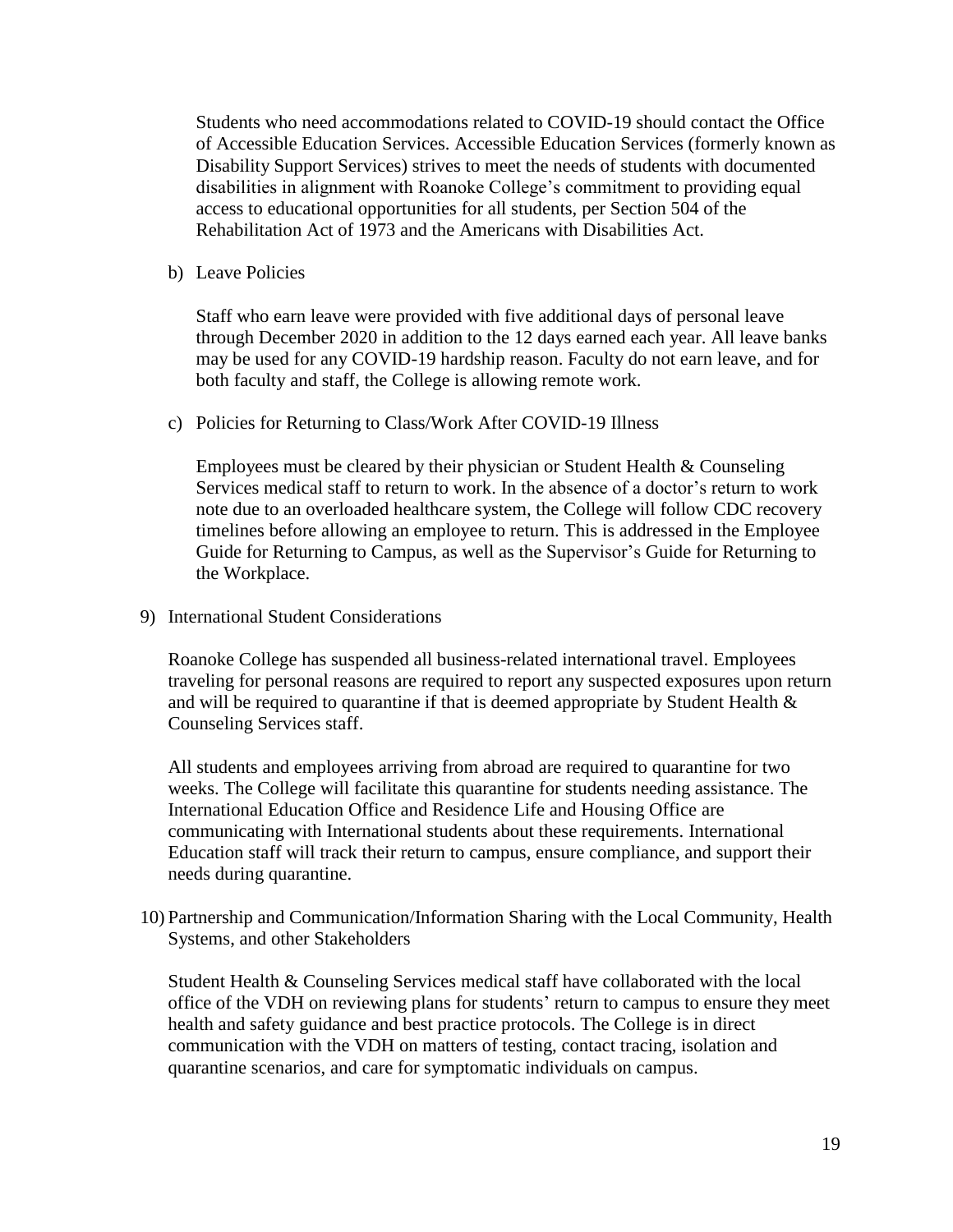Lewis-Gale Medical Center is located in Salem and is the closest medical facility to campus. Lewis-Gale Medical Center and Roanoke College communicate and share information related to emergency response and follow-up. Additionally, Carilion Clinic's chief of medicine and executive administrators met with Roanoke College ICS representatives to review portions of reopening strategies and plans.

Delmas Bolin, MD, PhD, FACSM, FAAFP, is the Roanoke College Head Team Physician and Medical Director. Dr. Bolin meets regularly with the Roanoke College Athletic Department's planning team to inform strategies for safe resumption of fall sports programs. Dr. Bolin is also the Professor of Sports and Family Medicine at Edward Via College of Osteopathic Medicine.

The Assistant Dean of Students/Director of Student Health & Counseling meets regularly with members of the Virginia College and University Medical Directors.

Roanoke College has a longstanding sense of community and collaboration with the City of Salem. This supportive relationship has aided both Roanoke College and the City of Salem in responding to the COVID-19 pandemic.

The Roanoke College Office of Campus Safety shares information daily with the City of Salem Emergency Management Team involving trends, emergency response, and training related to COVID-19. Roanoke College faculty collaborated with local emergency first responders with the procurement and process for disinfecting of Personal Protective Equipment (PPE) in the event supplies of such PPE were limited.

The City of Salem, local businesses, and Roanoke College collaborate on issues of acquisition and sharing of PPE. Purchasing and sharing of PPE has reduced cost and has made supplies more readily available.

Roanoke College is tracking legislation at the federal and state levels and is in communication with representatives of other organizations, such as the Council of Independent Colleges in Virginia, to ensure that the College is taking advantage of available resources. The College's Public Relations and Communications offices collaborate with the City of Salem to distribute timely information to the broader community.

## 11) Face Coverings

a) Education and Reinforcement

On June 17, 2020, Roanoke College announced a Face-covering Policy that applies to all students, faculty, and staff. An FAQ section was included as part of the policy. As faculty and staff begin returning to campus, this policy will be reinforced. During new student orientation, all students (residential and commuter) will participate in a COVID-19 education program which includes the wearing of face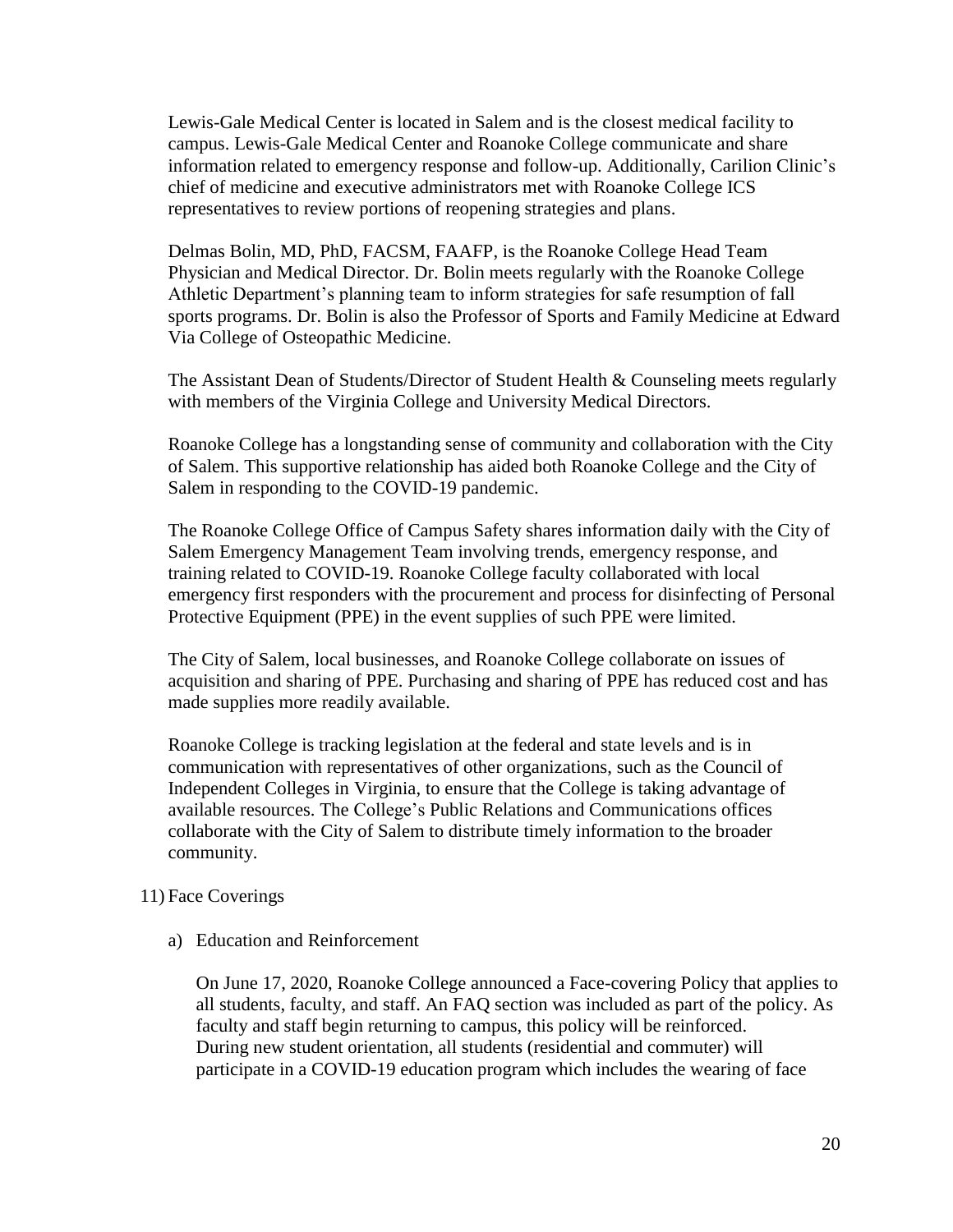coverings on campus when in public and other measures aimed at reducing disease transmission.

The importance of wearing face coverings will be reinforced with educational programming on disease prevention strategies that will occur throughout the school year.

b) Faculty

All faculty and staff are required to wear face coverings when in any shared space within a campus building, including hallways and classrooms. Classrooms are configured so that faculty can always be six feet away from students. Face coverings will be worn when teaching indoors. The College will provide each employee with one cloth face covering. Employees are allowed and encouraged to provide their own face coverings and it is recommended they have at least one spare to use to allow for routine cleanings.

c) Students

Students are required to wear face coverings in any shared space within campus buildings, including hallways and classrooms. The Office of Residence Life and Housing will provide each student with a face covering. Students are allowed and encouraged to provide their own face coverings and it is recommended they have at least one spare to use to allow for routine cleanings.

d) General Information Regarding Locations

Cloth face coverings are required to be worn by all employees and students in the following locations:

- Common areas inside all campus buildings and in all other buildings owned or used by the College including, but not limited to, hallways, elevators, stairways, meeting rooms, classrooms, training rooms, locker rooms, dining facilities, restrooms, and lounges/break rooms
- Common areas in all College residence halls, including, but not limited to, hallways, elevators, stairways, lounges, another student's room (in apartments and suites), study rooms, kitchens, and laundry rooms
- Any other indoor or outdoor areas of campus where physical distancing cannot be maintained
- When traveling by vehicle on College business if there is more than one person in the vehicle and everyone in the vehicle does not live together

## 12) Student Health and Counseling Services (SHCS)

a) Provision of PPE for SHCS Medical Staff

Roanoke College SHCS has a long-standing relationship with McKesson for the purchasing of medical and pharmaceutical supplies. McKesson experienced the same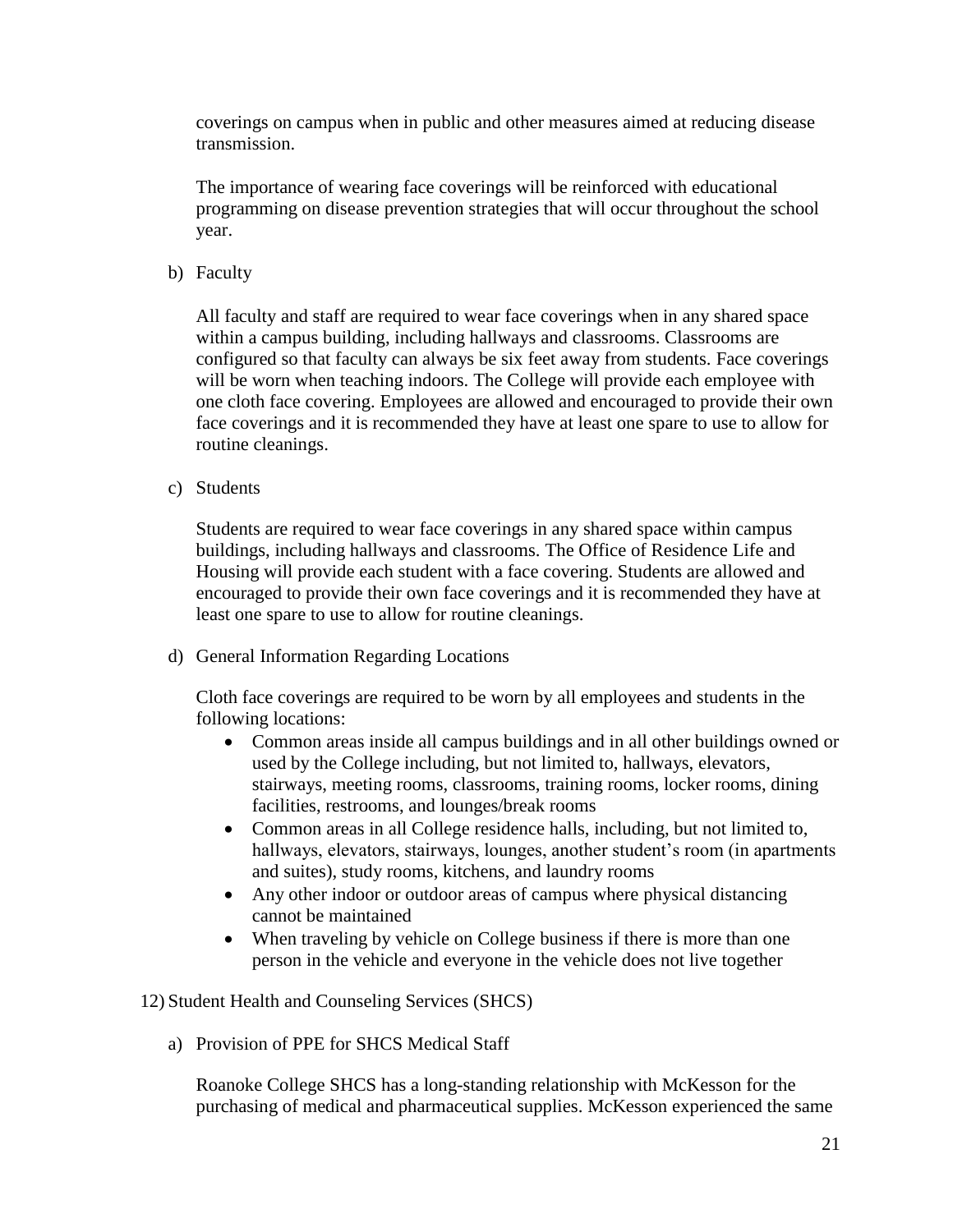supply chain shortages as others across the country during the pandemic and prioritized hospitals' critical supply needs. As a result, they were unable to fill supply requests for surgical and N95 masks, procedure gowns, and face shields. The College was able to obtain an adequate supply of gloves. This was communicated to the Incident Commander and subsequently a PPE subcommittee was created for review and acquisition of college-wide PPE needs. The committee has identified several additional vendors and has made significant purchases of masks, gowns, face shields, hand sanitizer, and other additional products as needed.

b) Maintenance of Typical (non-COVID-19) Student Health & Counseling Services

SHCS will continue to offer a range of services related to sexual health, injury, and non-respiratory acute illness evaluation. SHCS will offer a blended model of telehealth and traditional in-person services. The Zoom Health platform will be utilized to offer telehealth services. Student requests for either type of visit will be honored if possible, keeping safety of students and staff at the forefront. Best practices from an assessment, diagnostic, and treatment perspective may indicate an office-based evaluation.

c) Mental Health Services

Roanoke College Student Health & Counseling Services is an integrated center housed within the same building. The pandemic has exposed facility limitations that prohibit physical engineering strategies to limit exposure to respiratory illness. For example, Student Health & Counseling Services has a small common waiting room.

While sick students have been provided masks and were encouraged to sit away from others in the past, this is inadequate in the setting of COVID-19 mitigation. As a result, counseling staff will be temporarily relocated for the 2020-2021 academic year. Students referred to health care providers for medication consultation will be offered the option of a virtual or in-person office visit if conditions allow.

Current American College Health Association (ACHA) recommendations encourage an appropriate balance of in-person and telehealth service delivery of counseling services on college campuses. Until further guidance is received, counseling services will be delivered virtually unless the following criteria are met:

- A crisis situation that warrants in-person evaluation and intervention
- A client is unable to access telehealth. This could be related to technology or space-related challenges (lack of privacy)
- Based on the mental health provider's discretion

Services provided in-person must happen under the following conditions:

• The client has received a COVID-19 symptom screening during scheduling and at the time of their appointment. No walk-ins will be permitted. All clients, including during a crisis, must be cleared by a mental health provider before entering the building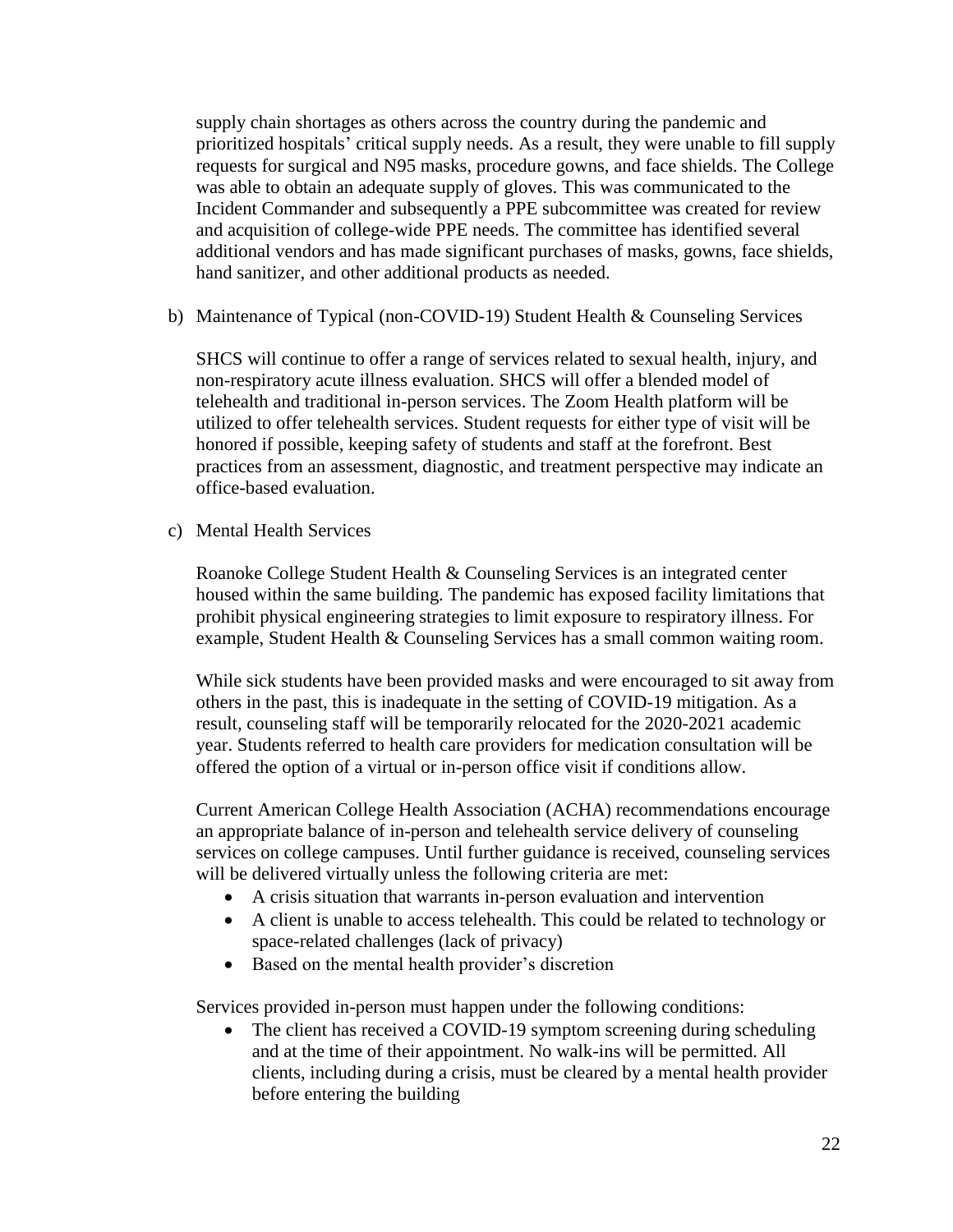- Provider appointment schedules will be staggered to minimize social interaction in the waiting area
- Clients and staff will be required to wear face coverings when in the building and around others. This includes during counseling sessions unless an exception is deemed clinically necessary by a mental health provider
- Mental health providers will allow for at least six feet of physical distance between themselves and clients when able, including during counseling sessions
- Medically ill clients posing a potential communicable risk to others, including non-COVID-19 related, will not receive in-person services while ill. A best practice alternative will be determined and utilized on a case-by-case basis
- Medically ill staff posing a potential communicable risk to others, including non-COVID-19 related, will not be permitted to provide in-person services while ill. A best practice alternative will be determined and utilized on a caseby-case basis

In anticipation of the increased mental health needs related to living, learning, and working in the COVID-19 environment, Roanoke College has executed a contract to begin using Therapy Assistance Online (TAO Connect). TAO is a highly interactive, mobile-friendly educational tool that can be used as an adjunct to traditional therapy or stand alone as a self-help tool. This program will be available to students, faculty, and staff.

d) Student Health & Counseling Services Facility Considerations

Waiting rooms will be reconfigured to allow for physical distancing by removal and spacing of chairs. Students will enter through the High Street entrance and exit through the side door. Directional signage will be placed on the front entrance and throughout the building. Wall-mounted hand sanitizer dispensers are located in the waiting room, nurses station, and all patient care areas. Examination rooms, laboratories, and patient bathrooms will be disinfected following each usage. The facility will be cleaned daily by housekeeping.

e) Student Health & Counseling Services Administrative/Staff Considerations

Staff consist of two part-time, mid-level providers (one who serves as Director/Assistant Dean), and three part-time Registered Nurses. Additionally, there is an Office Coordinator that supports both student health and counseling operations. One provider and two nurses are scheduled each day. Staff will receive a temperature screen before entering the building. Currently, students pay on the day of service with cash, credit card, or Maroon Money. The College's Business Office is considering a proposal to move to a touchless system which would allow billing directly to student accounts.

Obtaining personal protective equipment has been a priority since January 2020. Guided by the PPE subcommittee, the College began working with multiple vendors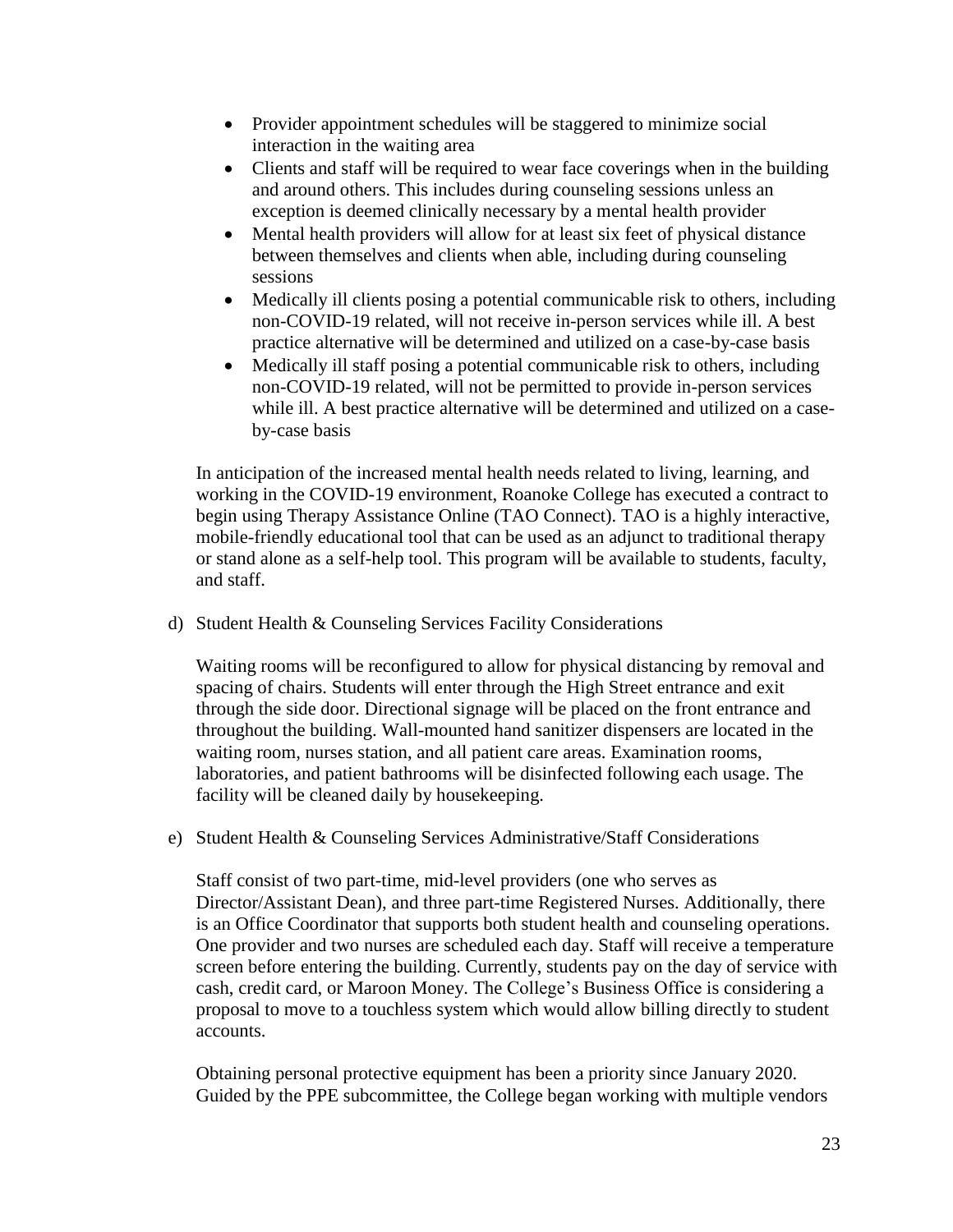and was able to secure isolation gowns, surgical masks, gloves, and face shields. The College is currently on a waiting list for medical grade N95 masks. This vendor is confident with an August 1, 2020 delivery.

SHCS staff will receive additional training on the following topics before students return to campus:

- COVID-19 symptom evaluation and treatment
- Contact Tracing certification
- Isolation and quarantine protocols
- Assessment and care of patients in isolation
- Donning and doffing of PPE
- Strategies for patient triage via telehealth
- Infection control measures and enhanced cleaning protocols
- f) Student Health & Counseling Services Patient Care Considerations

PyraMED Health is an electronic health record software utilized by SHCS. The web portal allows students to securely communicate with providers, electronically submit pre-entrance health forms, view and print immunization history, receive lab results, and schedule appointments. Students will be seen by appointment only and will have their temperature checked on arrival. Self-check-in will be suspended for the fall semester. Nurses will check students in manually.

Students will be instructed to call SHCS staff directly if they develop a fever or other signs of COVID-19 infection. They will be given instructions based on the triage assessment. Students requiring testing will enter through the rear door directly into an exam room where they will be greeted by a staff member. Based on test results and/or clinical suspicion, students will be provided a packet with instructions regarding isolation/quarantine and assisted with collecting belongings if moving to an isolation bed. With permission, the Registrar will be contacted to provide notification to professors. The Virginia Department of Health will be notified of positive test results.

13) Large Events on Campus

The Commonwealth of Virginia has distributed guidance regarding gatherings during the various phases of reopening. Roanoke College will comply with this guidance.

Under current guidance, large events and ceremonies will be limited or postponed out of an abundance of caution. The Fall Student Activities Concert, President's Ball, and Family Weekend have been postponed. Other large events and conferences have also been postponed. Roanoke College will comply with current guidance from the Commonwealth of Virginia and will need Cabinet approval to happen.

Large events, athletic events, and ceremonies will be required to have, at least, the following in place before being approved: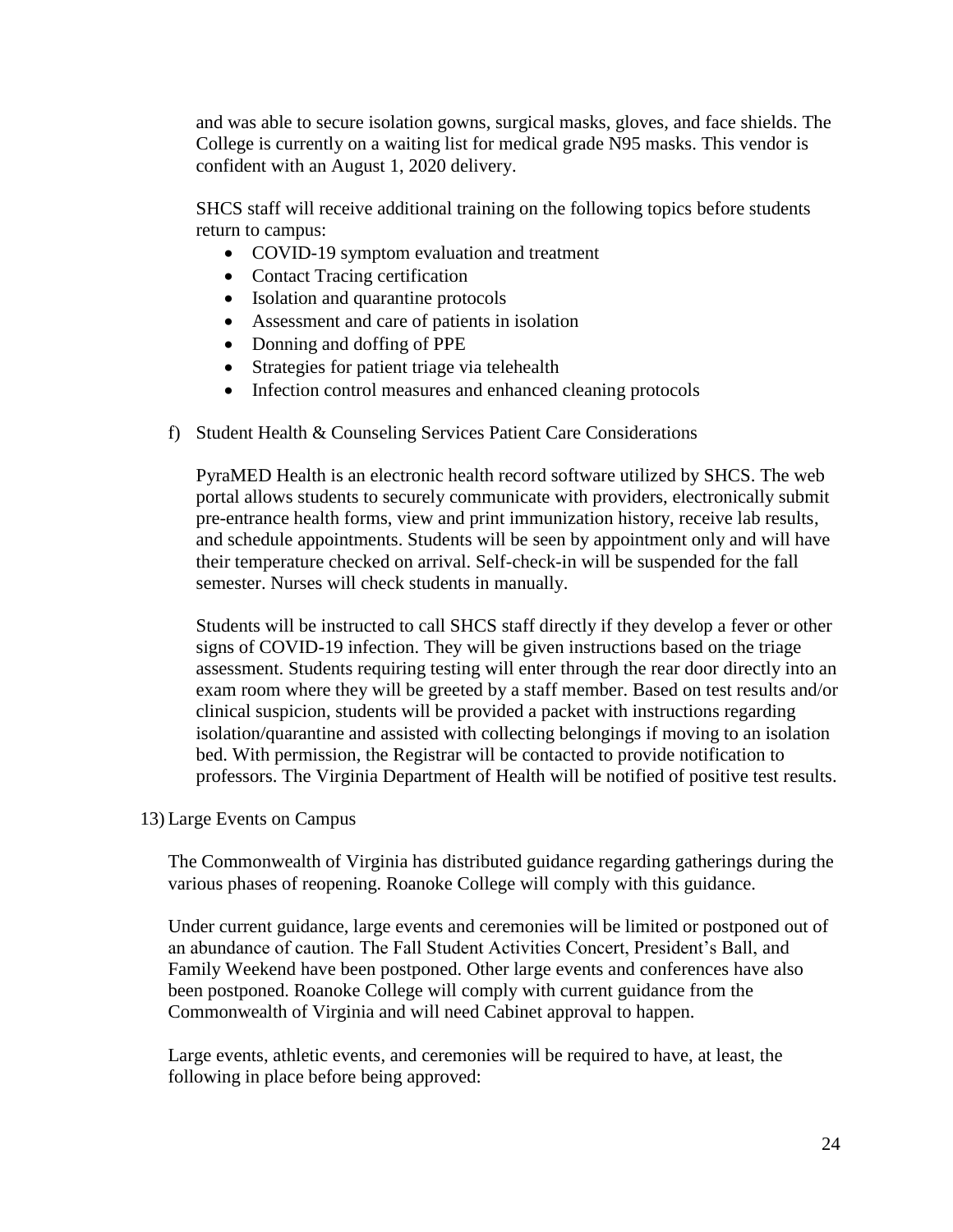- All organizers, participants, and spectators will undergo a health screening, including temperature check, before entering the venue. No one with a fever, symptoms of COVID-19, or known exposure to COVID-19 in the previous 14 days will be permitted inside of the venue. This policy will be posted at the entrances of the venue
- Signage providing awareness of physical distancing, gatherings, handwashing practices, and the importance of not entering if sick will be posted at all entrances and throughout the venue
- Occupancy plans will allow for physical distancing of six feet between all organizers, staff, volunteers, and attendees who are not members of the same household. Athletic events, concerts, and other events where singing and/or cheering may occur will maintain physical distancing of ten feet of space between attendees
- Seating areas must be configured to allow six feet of physical distancing between individuals. Tables will be placed to support appropriate physical distancing as well
- All venues will have dedicated entrances and exits to reduce bottlenecking
- A plan must be in place for cleaning and disinfecting high contact areas and hard surfaces per CDC guidance every two hours starting before, during, and after the event
- Events will not be open to the public and will be limited to Roanoke College students, faculty, and staff only
- Events will mark queue lines that separate people by six feet of physical distance. Seating areas will also be marked to show where people may sit to maintain physical distance
- Each event will have a designated COVID-19 coordinator who will provide a detailed plan on health preparedness and emergency response. Plans will include the process for notifying the local health department
- All participants will register for event tickets or use a valid Maroon Card so that officials will know who to contact in the event of COVID-19 exposure
- Sneeze guards and other barriers will be installed at each point of sale
- Portable hand sanitizing stations will be placed in convenient locations, but away from congregate areas. The event set up must provide for six feet of physical distancing
- A plan to ensure each bathroom has an adequate supply of soap and water. All bathrooms will have posted signs indicating best practices for washing hands
- A plan to close off areas used by sick people to include cleaning and disinfecting after a 24-hour waiting period
- All attendees are to leave the venue through designated exits to reduce contact or exposure to themselves or others
- All event plans need to be reviewed by the Office of Campus Safety and Student Health & Counseling Services before submission to Cabinet for approval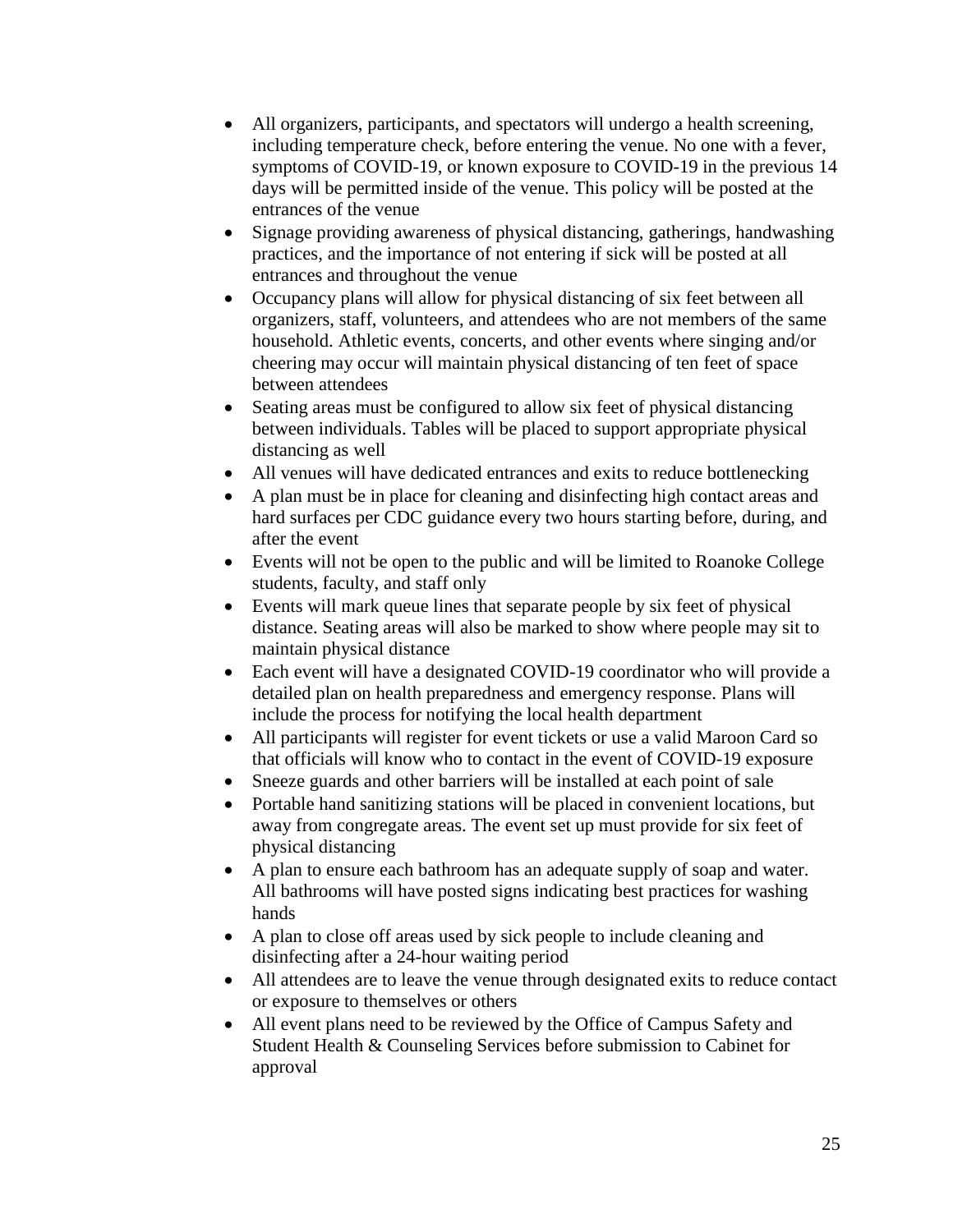## 14)Communications Strategy

## a) Setting Expectations

Roanoke College will contact students, faculty, and staff on July 2, 2020 to set expectations for the fall semester. Communication will state that details will be released by mid-July, but students should expect changes to many aspects of campus life to accommodate the return to campus. This message will be communicated to students, faculty, staff, and parents by the following methods:

- Direct email
- Posted to Roanoke College website for news and COVID-19 news page
- Shared on social media: Facebook, Instagram, Twitter, etc.
- Repeated as top story on daily email to students, faculty, and staff
- Highlighted on the Inside Roanoke intranet page
- b) Roanoke College's Plan for Reopening in Fall 2020

Roanoke College will submit the Plan for Reopening to the State Council for Higher Education in Virginia (SCHEV) by July 6, 2020. At the same time, the plan will be posted on the College's COVID-19 website. After the report is submitted to and approved by SCHEV, the content will be reformatted into user friendly sections and posted to a new section of the website dedicated to returning to campus in the fall. It is expected to take several days to reformat the content and create the web pages.

As soon as web content is ready, the plan will be communicated to students, faculty, staff, and parents by the following methods:

- Direct email
- Posted to Roanoke College website for news and COVID-19 news page
- Shared on social media: Facebook, Instagram, Twitter, etc.
- Repeated as top story on daily email to students, faculty, and staff
- Highlighted on the Inside Roanoke intranet page

This communication would be followed a few days later with a ZOOM videoconference meeting for students to allow them the opportunity to ask questions before their arrival.

c) Further Guidance for Fall 2020

Additional details about operations of student organizations, travel policies, athletic events, and other events will be communicated to students, faculty, staff, and parents by the following methods:

- Direct email
- Posted to Roanoke College website for news and COVID-19 news page
- Shared on social media: Facebook, Instagram, Twitter, etc.
- Repeated as top story on daily email to students, faculty, and staff
- Highlighted on the Inside Roanoke intranet page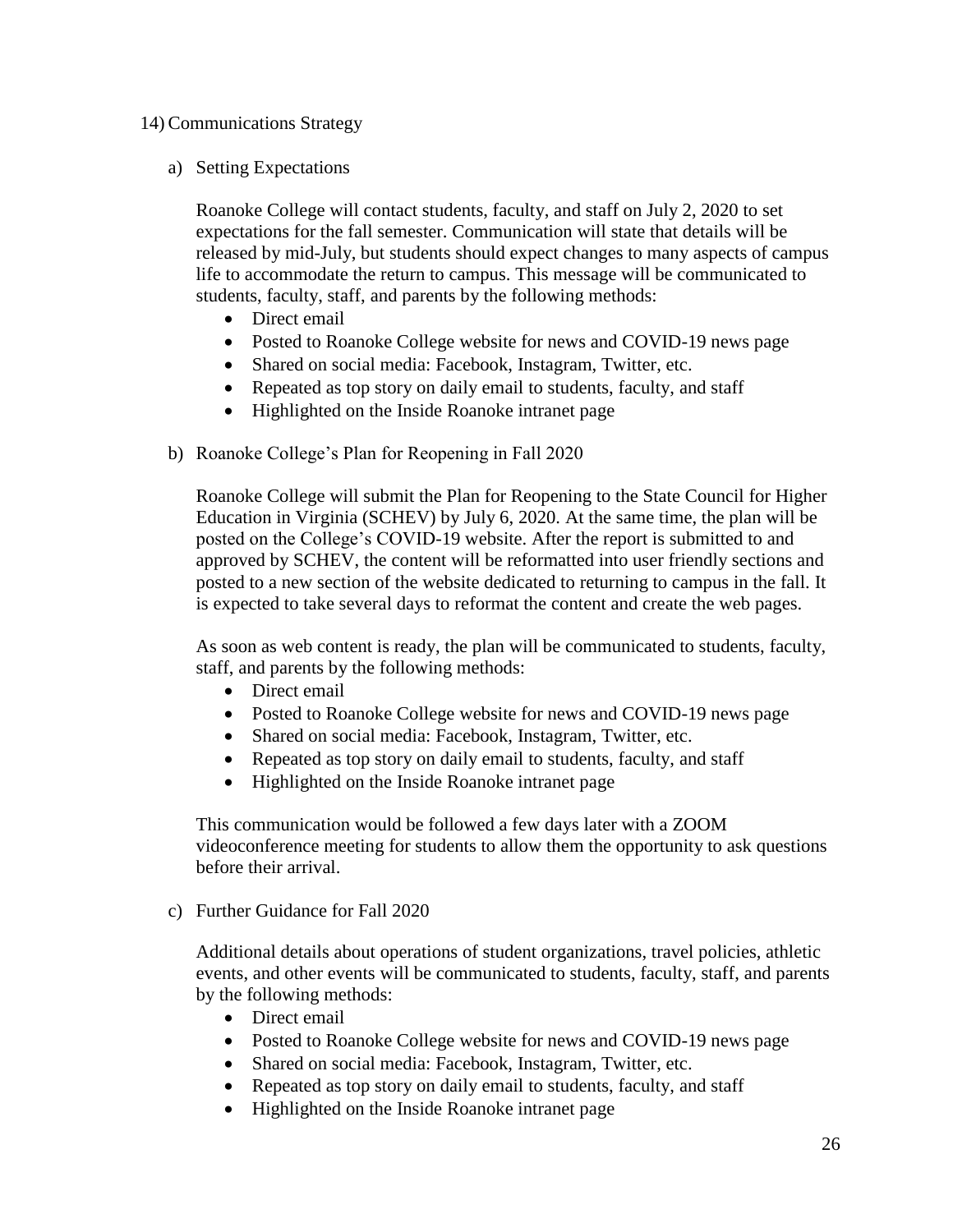15) Orientation and Education/Training (including anti-stigma training)

As faculty, staff, and students begin to return to campus, they will be briefed through various means on safety and protocol. Students will be educated during their orientation. Faculty and staff have had a video and print materials supplied by Human Resources addressing a multitude of topics for returning to work such as personnel situations arising from COVID-19, responding to employees calling in sick, positive cases on campus, flexible leave policies, and of course, safety and health protocols. Communication from supervisors to their employees will be ongoing as practices evolve in response to new information.

Supervisors received information about addressing COVID-19 stigma and discrimination. The College will assign a required course to all faculty and staff through the Learning Management System (LMS) to watch an anti-stigma training video. Additionally, the College has implemented an anonymous reporting process so that it can quickly address the issue should problems arise.

## B) MONITORING HEALTH CONDITIONS TO DETECT INFECTION

1) Strategies for Monitoring Health of Campus Population

Roanoke College is developing a self-assessment tool that will be available as a web form and compatible on any device. The tool, COVID Tracker, is slated to be operational July 1, 2020. All faculty, staff, and students will complete the assessment each day. Positive responses will be sent to SHCS for follow-up. Once the self-assessment is completed, individuals will receive a confirmation email. This confirmation serves as proof the assessment was completed and potentially used as an "admission ticket" to gain entrance to classrooms and work spaces.

2) Campus Level Syndromic Surveillance

PyraMED Health electronic software will be used to monitor COVID-19 cases and recovery status for students. An internal document will be used to track those in quarantine including testing needs and release dates. SHCS will partner with and take direction from the VDH regarding additional record keeping.

3) Establishment of a Testing Strategy

SHCS will utilize Quidel SARS-CoV-2 point-of-care antigen testing for symptomatic students. Faculty and staff will be encouraged to utilize personal health care providers or local urgent care centers to obtain testing unless they were identified as a direct contact of a person under investigation (PUI) or an individual who has tested positive. In this event, faculty or staff members would receive appropriate testing and support.

Roanoke College will employ Quest Diagnostics' "Back to School" testing model which provides a symptom screening and testing as indicated before arriving on campus.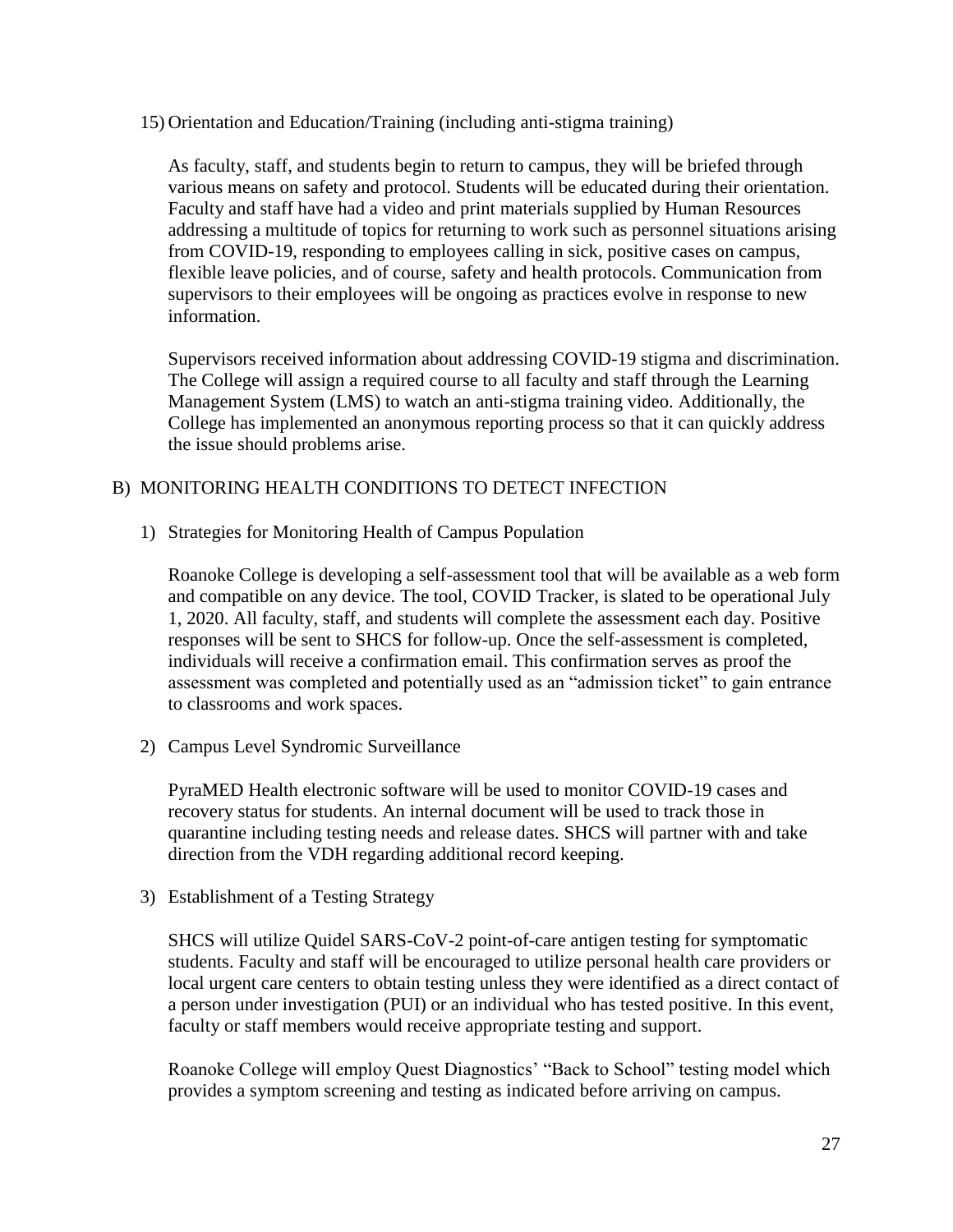Students in special risk categories such as athletes and choir members will be asked to submit evidence of a negative test before participating in related activities.

## C) CONTAINMENT TO PREVENT SPREAD OF THE DISEASE WHEN DETECTED

## 1) Partnership with the VDH for Contact Tracing

Staff in SHCS and Campus Safety have completed the Johns Hopkins Contact Tracing Course. On identification of a PUI, the local epidemiology consultant with the VDH Alleghany Health District will be contacted. If deemed appropriate in the individual circumstance, students may return home for isolation and treatment by primary care provider.

## 2) Quarantining and Isolating

Off-campus college-owned houses will be used for isolation space. Before student arrival, these houses will be stocked with an infrared thermometer, over the counter medications for symptom relief, beverages, and non-perishable foods. When a student is identified as a PUI or tests positive, the CMT will be notified. Students will be provided a packet of information and transported to their assigned unit. Dining services will be notified to begin meal delivery. SHCS medical staff will complete a telehealth visit daily to check on student health status. In-person visits will be scheduled as needed. Students will contact Campus Safety for afterhours emergent concerns. Counseling staff and/or the Chaplain will provide daily check-in for emotional support while in isolation and convey additional needs to clinical staff as indicated.

Students required to quarantine will do so in place if their housing assignment permits. If needed, students may be moved to an isolation bed for quarantine purposes. Quarantined students will require food delivery and will not be permitted to enter common spaces or occupied bathrooms.

3) Campus Outbreak Management

SHCS medical staff will be in close contact and collaboration with the VDH to manage an outbreak. Determining if an outbreak is isolated to a certain group or a specific residential area will dictate next steps. All students and other individuals effected by the outbreak will be reminded to wear face coverings at all times and strict handwashing will be reinforced. The CMT will be alerted to the outbreak. The CMT may convene to assess if conditions warrant consideration of a shift to remote learning and campus closure. A tabletop exercise will be completed this summer to walk through the steps if a student, staff, or faculty member tests positive.

4) Partnership with Local Health Systems to Care for Symptomatic Individuals

Roanoke College has been in consultation with Carilion Clinic for ongoing evaluation of reopening plans. Furthermore, being the closest emergency department and psychiatric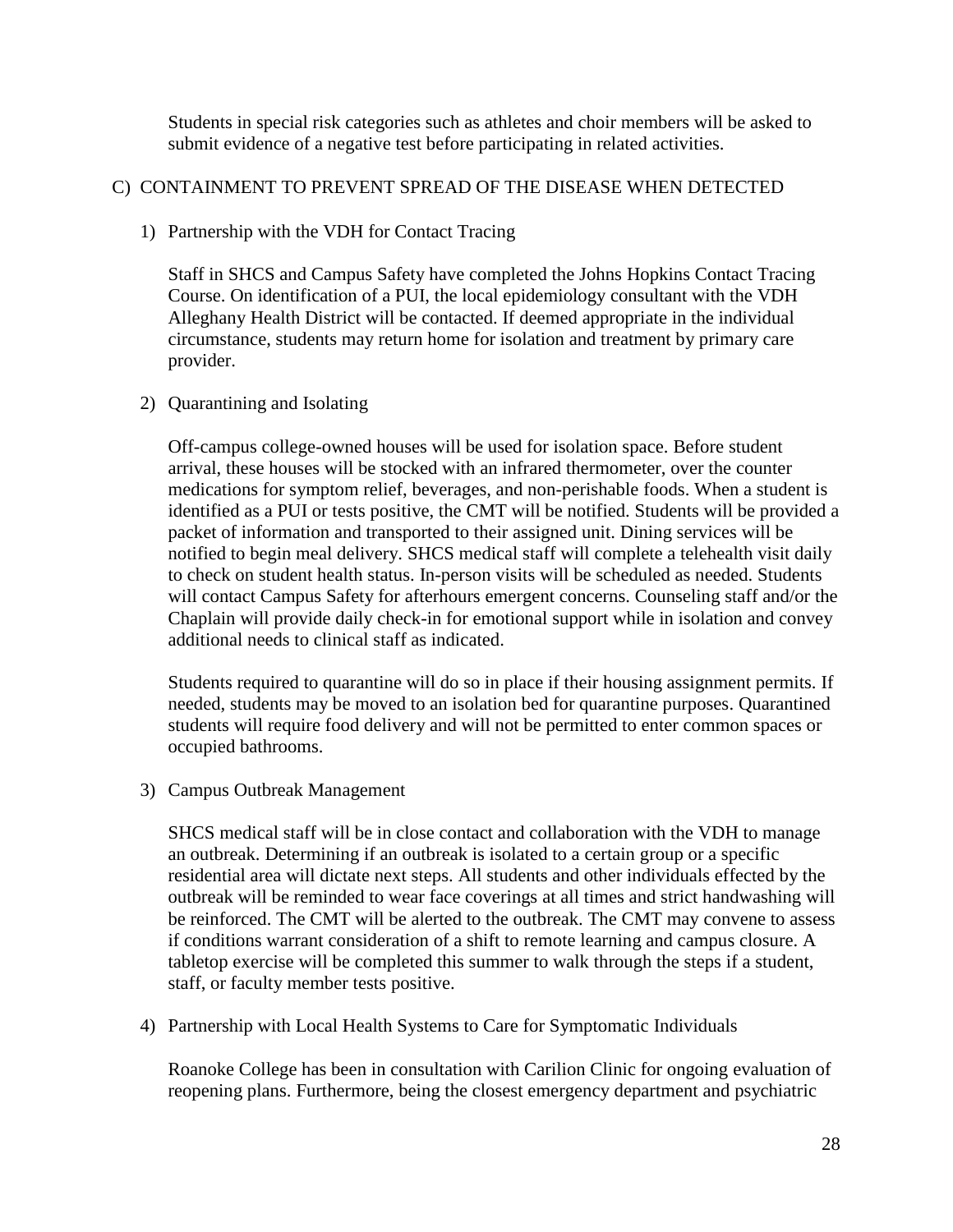facility to campus, Lewis-Gale Medical Center has a long-standing history of treating students with acute medical and mental health issues. In the event a student developed worsening symptoms related to COVID-19 infection and needed emergent medical transport, the EMS system would be activated and the student would receive evaluation and treatment at the Lewis-Gale Emergency Department.

## D) SHUTDOWN CONSIDERATIONS IF NECESSITATED BY SEVERE CONDITIONS AND/OR PUBLIC HEALTH GUIDANCE

1) Plan for Campus Dismissal and/or Shutdown

In consultation with the VDH, the College will determine the number of cases indicating an outbreak and whether or not the conditions exceed the ability to safely manage the outbreak. Consideration should be given to isolation and quarantining, remaining bed availability, and clinical caregiver capacity to manage a surge. Employee absenteeism will be an additional indicator of the ability to provide appropriate care and support to the campus community. These indicators taken together will signal a shift to remote learning and campus recess.

2) Nature of Reduced Campus Activity if Needed

Actions will include, but aren't limited to, restricting all visitors to campus, cancellation of any in-person events including athletic competitions, and a shift to critical services only.

3) Considerations Regarding Student Health and Safety on Campus Versus Returning Home

In consultation with the VDH, the College will discuss conditions of students returning home. Students returning to an environment deemed a greater public health threat as defined by the CDC or local health authorities would be allowed to remain on campus. Students who live with at risk family members would be evaluated on a case-by-case basis.

4) Communications Plan for Dismissals/Shutdowns

If an outbreak makes it necessary to send students back home for completion of the semester online, the College will handle communications promptly.

In the event of an outbreak on campus, the decision to send students home will be made by the President and the Cabinet. Once the decision is made, the Marketing and Communications Team will update draft communications (prepared before the semester begins) with specific dates and deadlines to leave the campus.

If the decision is made to send students home, a seven-day suspension of classes will occur to allow for travel, as well as preparation by students and faculty for remote learning. Accordingly, the academic calendar will be extended one week. Once the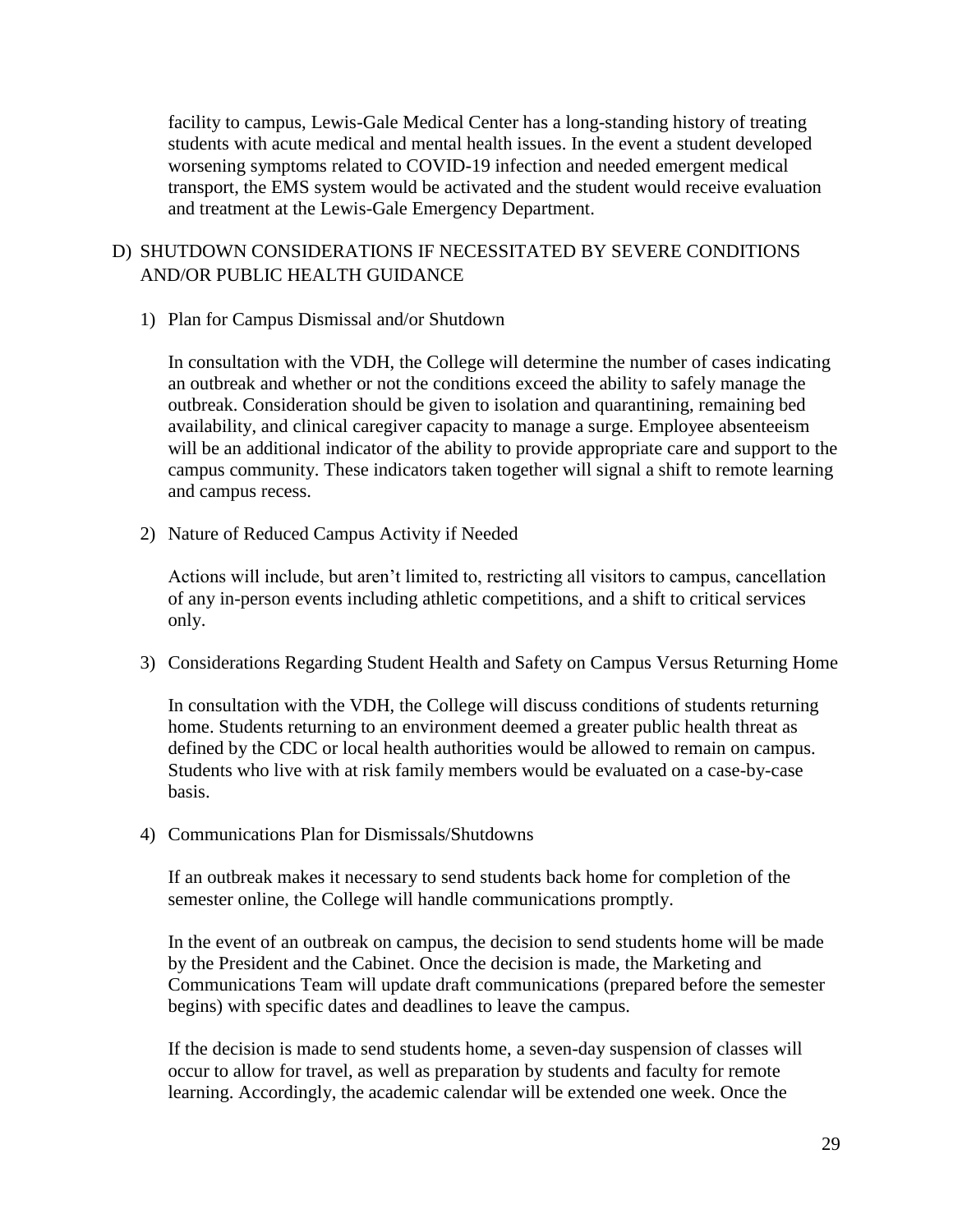communications are approved by Cabinet with the new dates and deadlines, faculty and staff will be notified the same day, if possible. This will be by email directly to faculty and staff.

Following faculty and staff notification, students and parents will be notified using the approved communications with the date the cancellation of on-campus courses is effective (likely immediately), as well as deadlines for leaving campus and information about when courses would resume online. This will be communicated by email directly to students and their parents. It will also be posted to news pages on the College's website and shared on social media channels.

This action will be followed the same day by a Zoom videoconference meeting with the President and his Cabinet who will likely make themselves available for questions.

Students will depart from campus in the following  $day(s)$ . The College will follow up with links to information assisting students in the transition such as remote learning resources that have already been created.

## **CONCLUSION**

This concludes Roanoke College's plan for reopening in the Fall of 2020. The plan has been approved by Michael C. Maxey, President, Roanoke College. It is in accordance with Governor Ralph Northam's Higher Education Reopening Guidance, published on June 11, 2020 and distributed to Virginia's institutions of higher education.